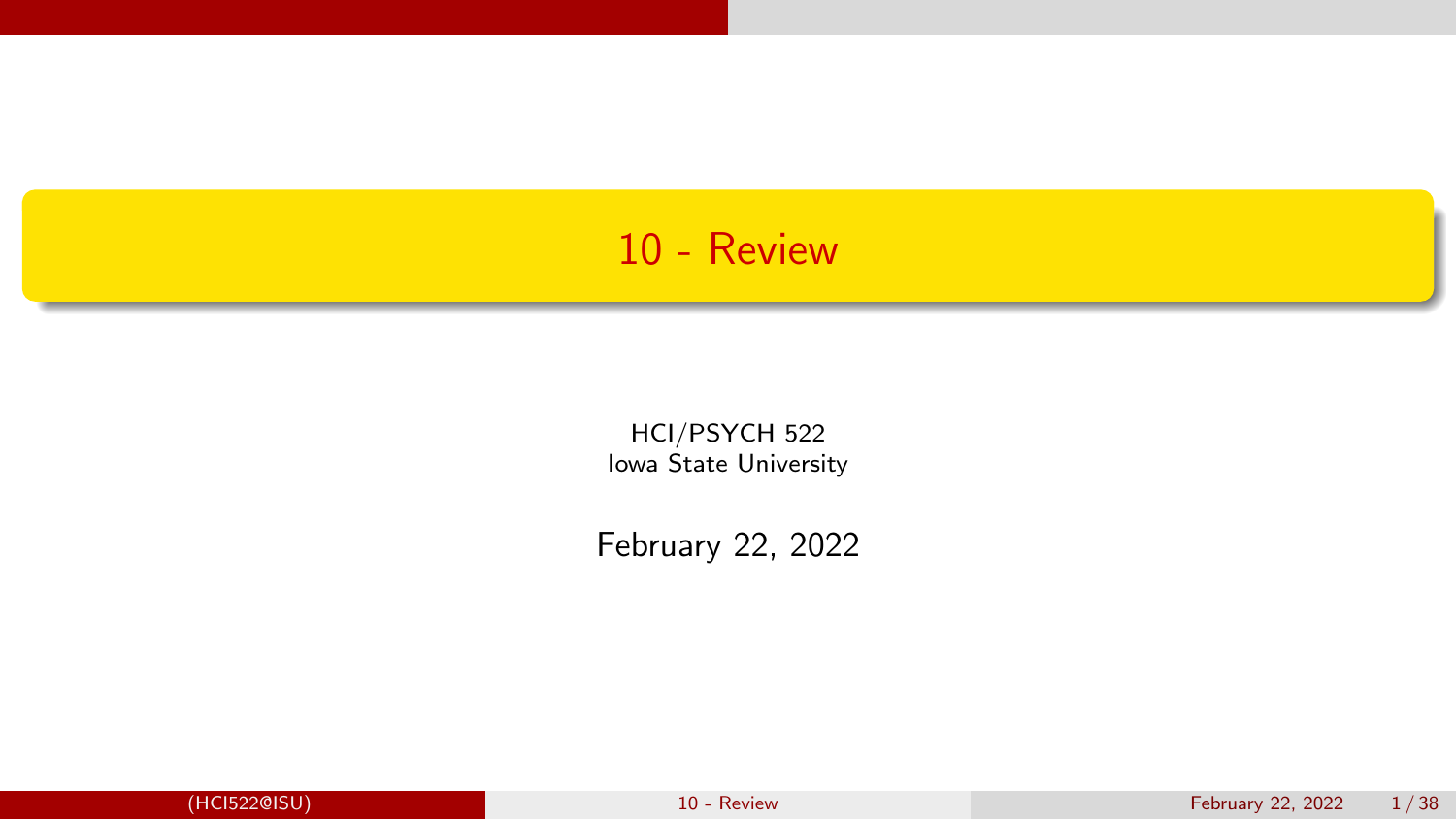# Review

- **•** Statistical inference
	- Scientific question
	- Response variable
	- Explanatory variable (or grouping)
	- Random sample? (If yes, inference to the population.)
	- Randomized treatment? (If yes, causal inference.)
- **•** Statistical analysis
	- Response variable
		- Count data with known maximum  $\rightarrow$  binomial
		- $\bullet$  Continuous data  $\rightarrow$  normal
	- Explanatory variable
		- $\bullet$  None  $\rightarrow$  one group models
		- Groups  $\rightarrow$  multiple group models
		- $\bullet$  Continuous  $\rightarrow$  regression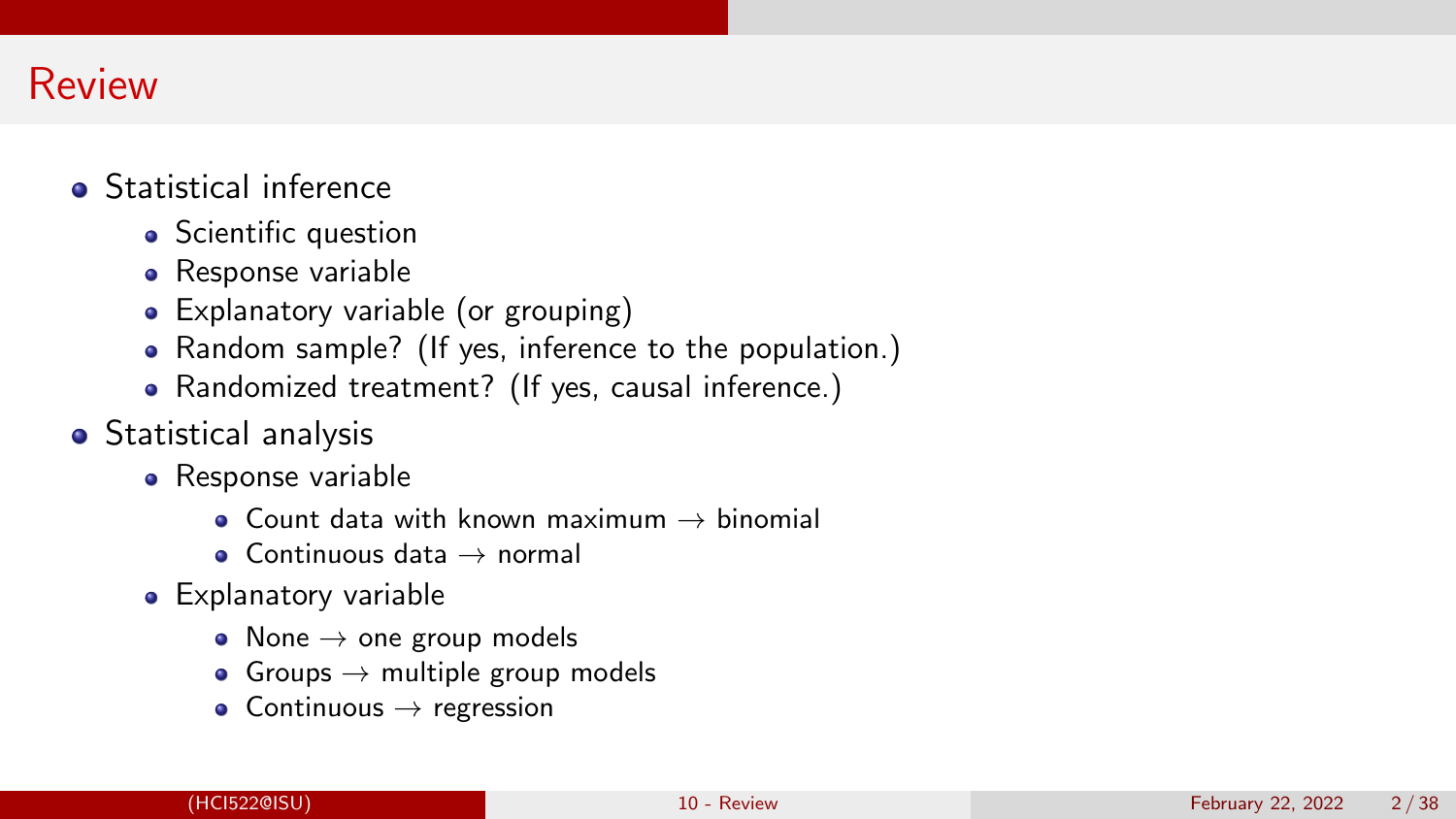# <span id="page-2-0"></span>Audio guide messages

An experiment was conducted to understand the impact of audio guide messages in emergency warnings. Students at Iowa State University voluntarily enrolled in a virtual reality simulation experiment where they were randomly assigned to a scenario that either included or did not include audio guide messages during the emergency warning. For each student, researchers recorded whether or not the student successfully navigated the emergency.

- Scientific question
- Response variable
- Explanatory variable (or grouping)
- Random sample? (If yes, inference to the population.)
- Randomized treatment? (If yes, causal inference.)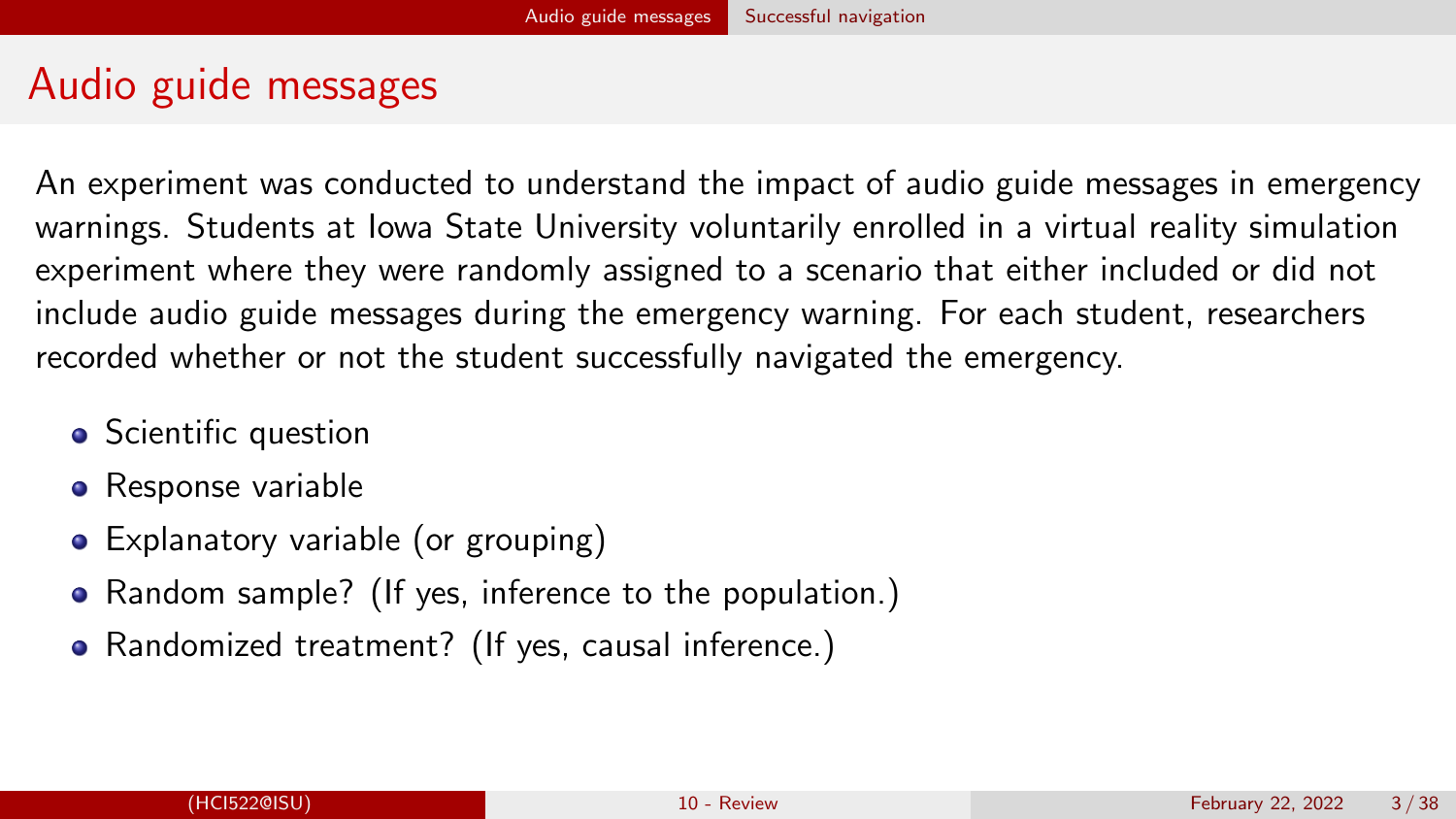# Audio guide messages: inference

- Scientific question: How do audio guide messages affect successful navigation during an emergency?
- Response variable: Number of students who successfully navigated the emergency.
- Explanatory variable (or grouping): With and without audio guide messages (two groups)
- Random sample? (If yes, inference to the population.): No, volunteers
- Randomized treatment? (If yes, causal inference.): Yes, presence of audio guide messages was randomized.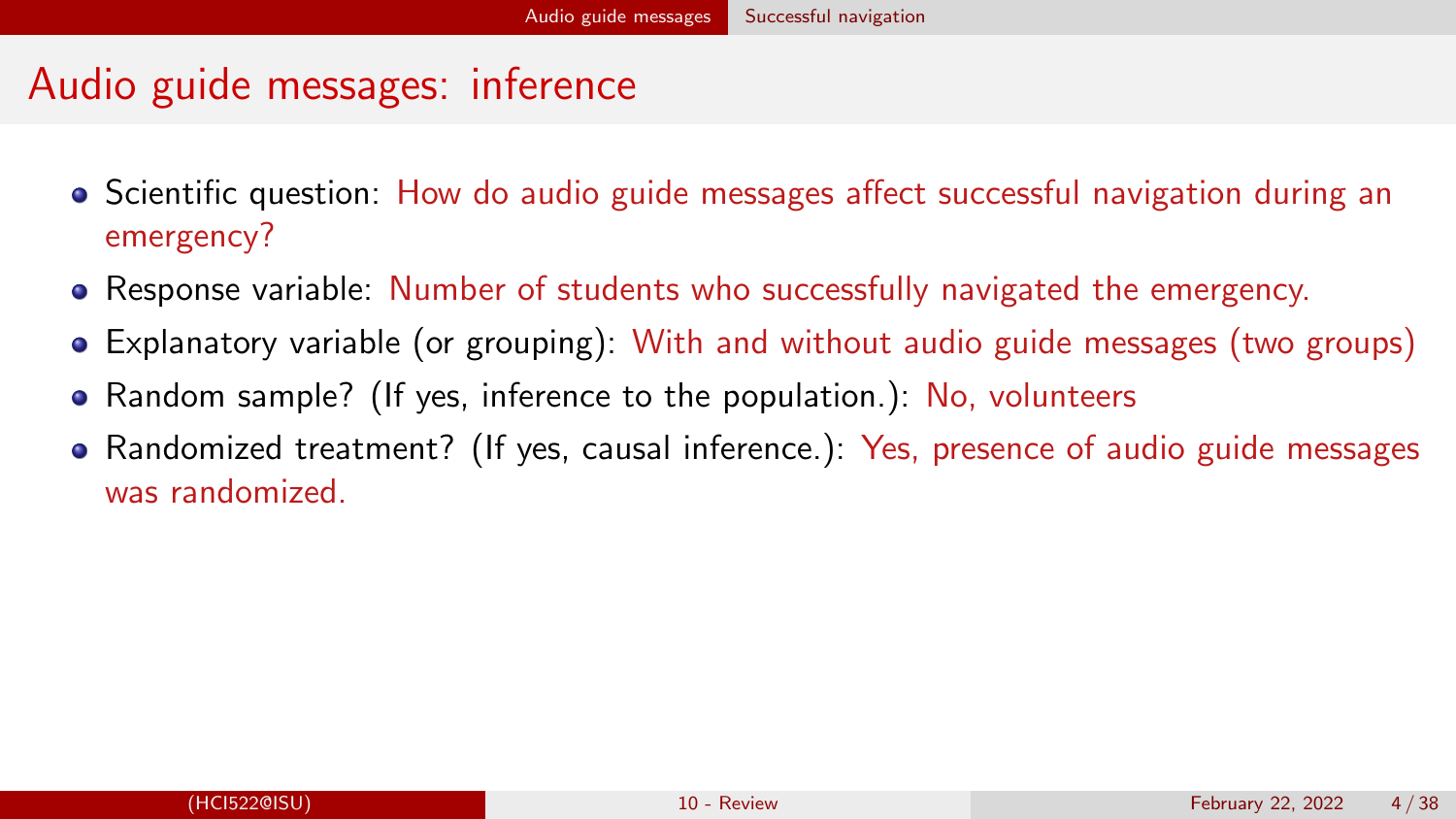### Audio guide messages: data

```
emergency <- read_csv("emergency.csv")
```
emergency

```
## # A tibble: 20 x 5
```

| ##       |          |           |             | individual audio_guide success cortisol_baseline cortisol_stress |                        |
|----------|----------|-----------|-------------|------------------------------------------------------------------|------------------------|
| ##       |          | $db1 chr$ | $<$ chr $>$ | $<$ dbl $>$                                                      | $<$ dbl>               |
| $##$ 1   |          | $1$ No    | Yes         | 107.                                                             | 130.                   |
| ##       |          | 2 Yes     | Yes         | 96.5                                                             | 120.                   |
| $##$ 3   |          | 3 No      | Nο          | 100.                                                             | 130.                   |
| ##       | $\Delta$ | 4 Yes     | Yes         | 105.                                                             | 119.                   |
| $\cdots$ |          |           |             | $\sim$ $\sim$ $\sim$                                             | $\cdot$ $\cdot$ $\sim$ |

|         | (HCI522@ISU) |              | 10 - Review |      | February 22, 2022 | 5/38 |
|---------|--------------|--------------|-------------|------|-------------------|------|
| ## 13   | 13 No        | No           | 99.5        | 131. |                   |      |
| ## 12   | 12 Yes       | Yes          | 89.2        | 120. |                   |      |
| ## 11   | 11 Yes       | Yes          | 105.        | 118. |                   |      |
| ## 10   | 10 No        | No           | 105.        | 129. |                   |      |
| ## 9    | 9 No         | Yes          | 97.9        | 131. |                   |      |
| ## 8    |              | 8 Yes<br>Yes | 98.1        | 118. |                   |      |
| ##      |              | 7 Yes<br>No  | 99.3        | 120. |                   |      |
| ##<br>6 |              | 6 Yes<br>Yes | 95.7        | 119. |                   |      |
| ##<br>5 |              | 5 Yes<br>No  | 103.        | 119. |                   |      |
|         |              |              |             |      |                   |      |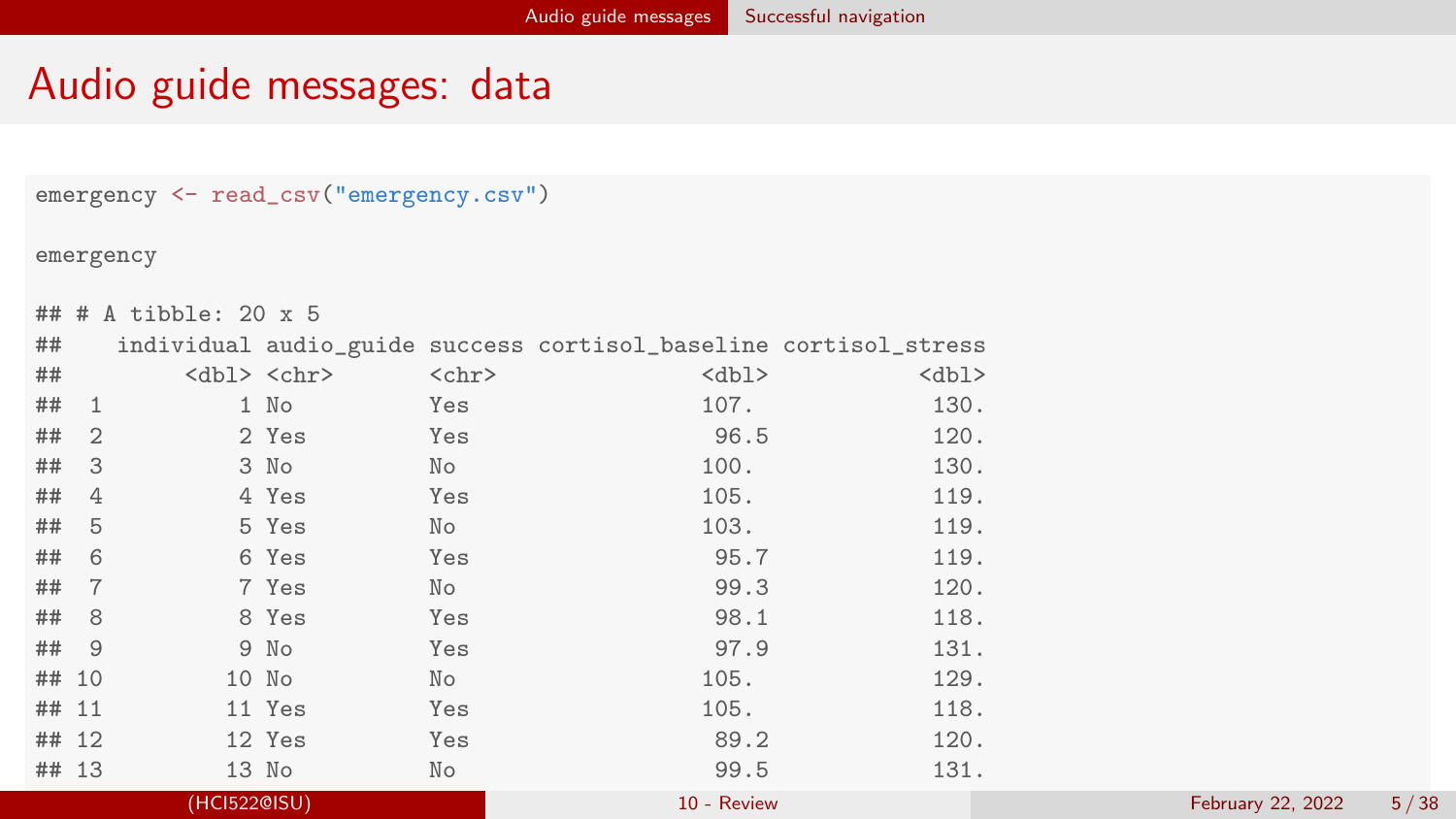```
ggplot(energyency, aes(x = individual, y = success, color = audio_guide)) +geom_point()
```
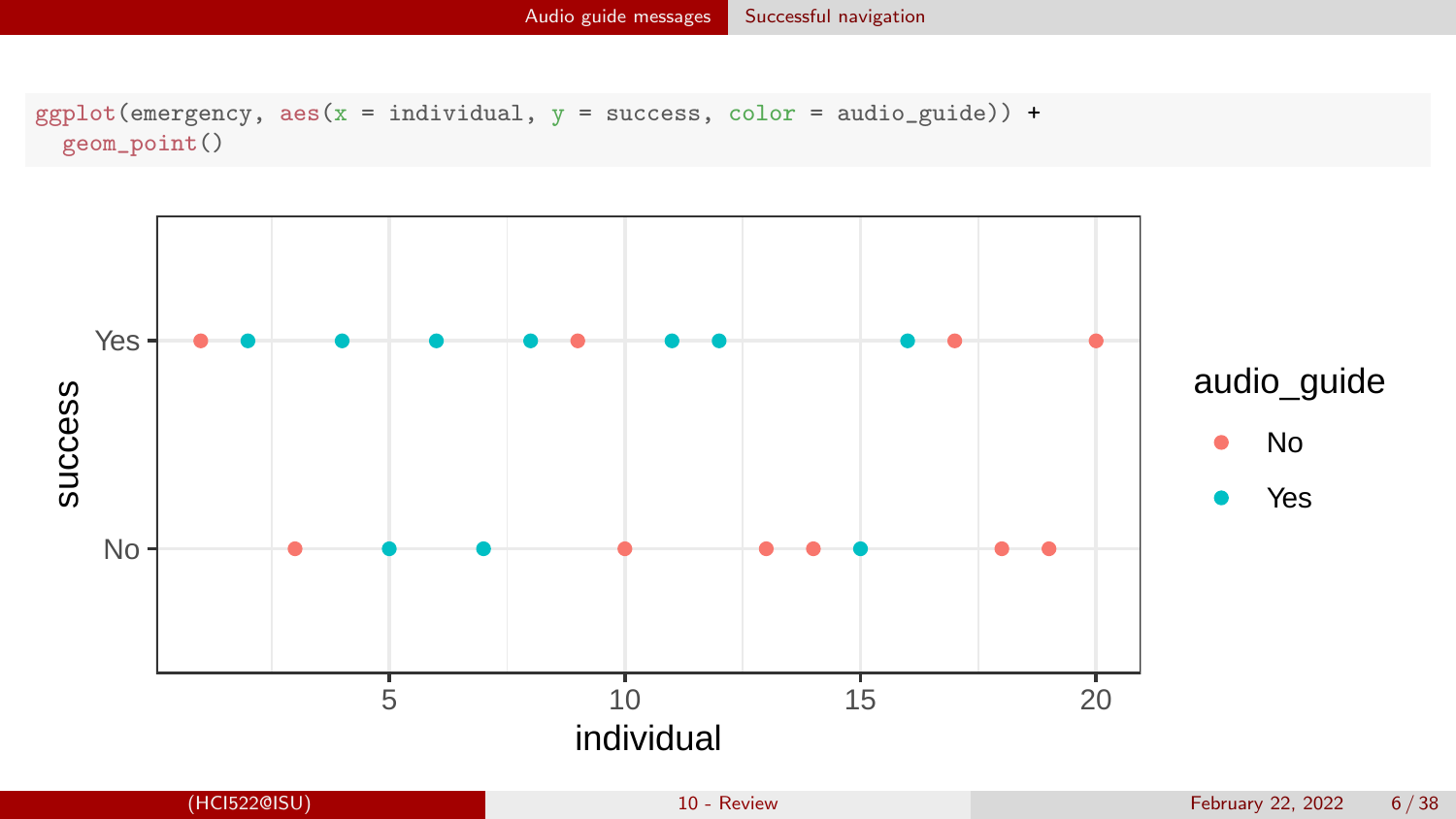## Summary statistics

```
s_emergency <- emergency %>%
  group_by(audio_guide) %>%
 summarize(n = n(),
           y = sum(success == "Yes"))s_emergency
\# \# \# \Lambda tibble: 2 \times 3## audio_guide n y
   <chr> <int><int>
## 1 No 10 4<br>## 2 Yes 10 7
## 2 Yes 10 7
```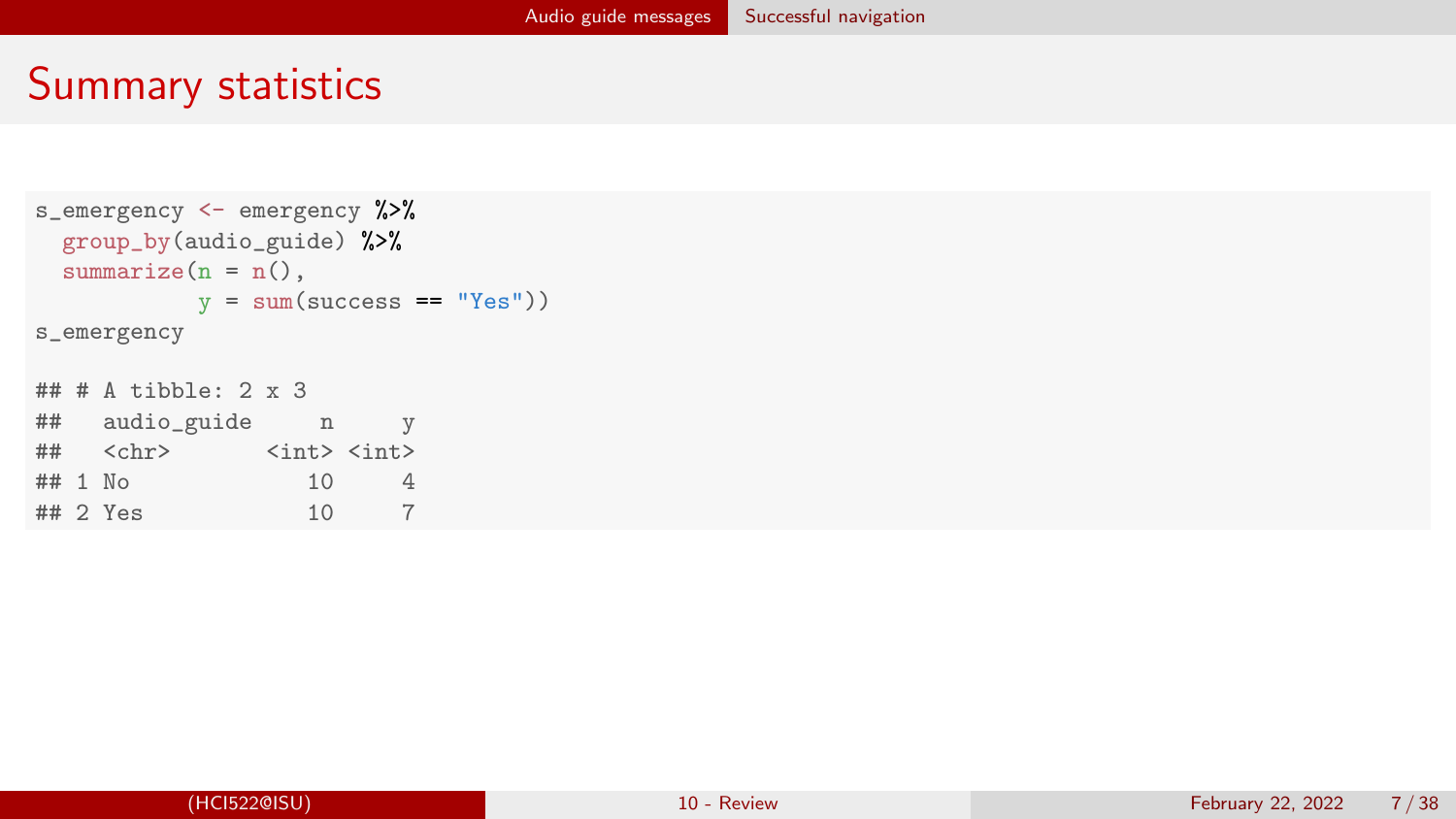### Posterior belief about probability of success

```
d \leftarrow data-frame(theta = seq(from=0, to=1, length=1001))%
  mutate(yes = dbeta(theta, shape1 = 1+7, shape2 = 1+10-7),
          no = dbeta(theta, shape1 = 1+4, shape2 = 1+10-4) %>%
  pivot_longer(cols = -theta, names_to = "audio_guide", values_to = "density")
ggplot(d, \text{aes}(x = \text{theta}, y = \text{density}, \text{color} = \text{audio}_\text{guide}, \text{linetype} = \text{audio}_\text{guide})) +geom_line() +
  \text{labs}(x = \text{''Probability of successful navigation''},y = "Posterior belief",
        title = "Audio guide effect on emergency navigation")
```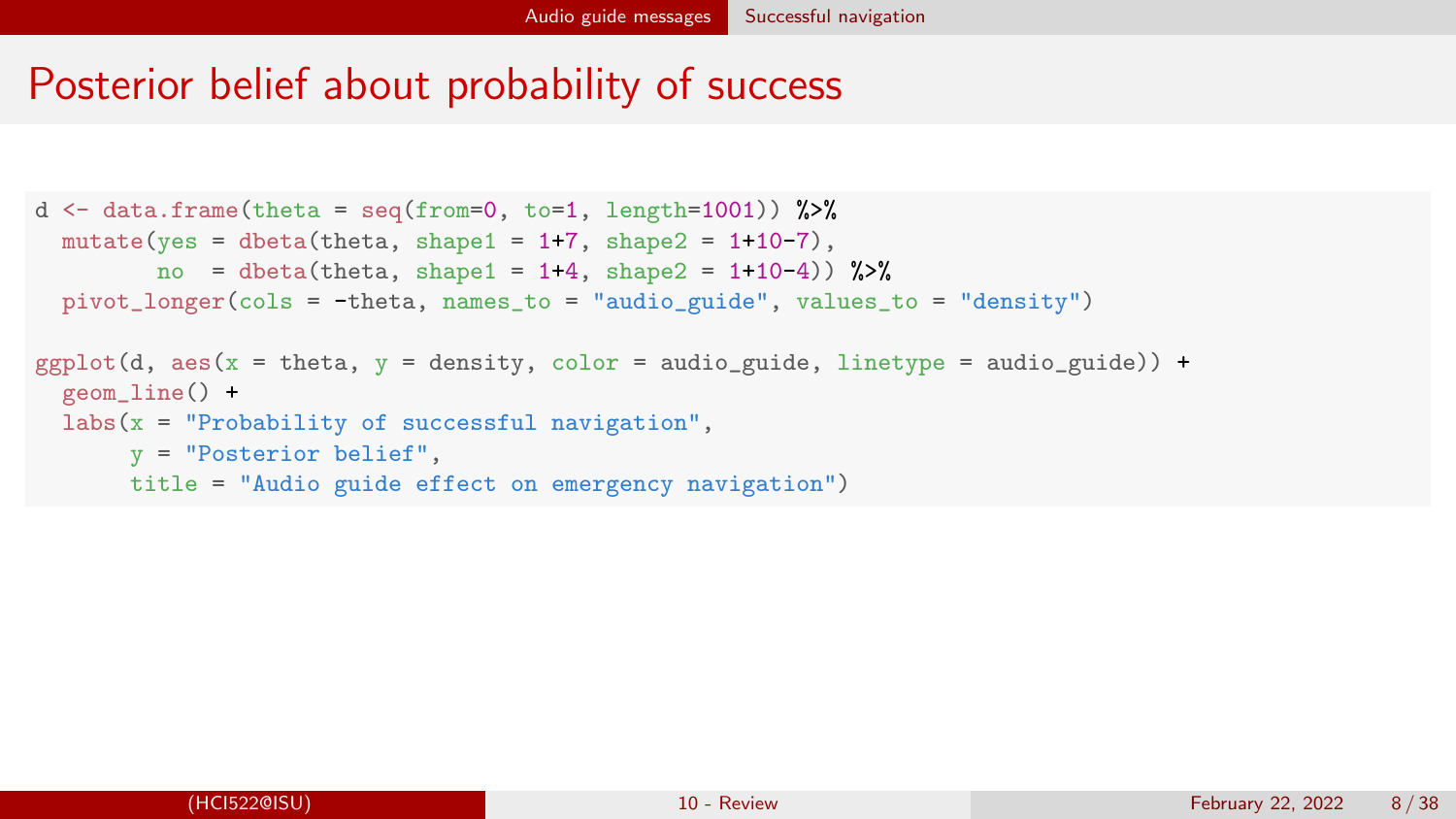# Posterior belief about probability of success

#### Audio guide effect on emergency navigation

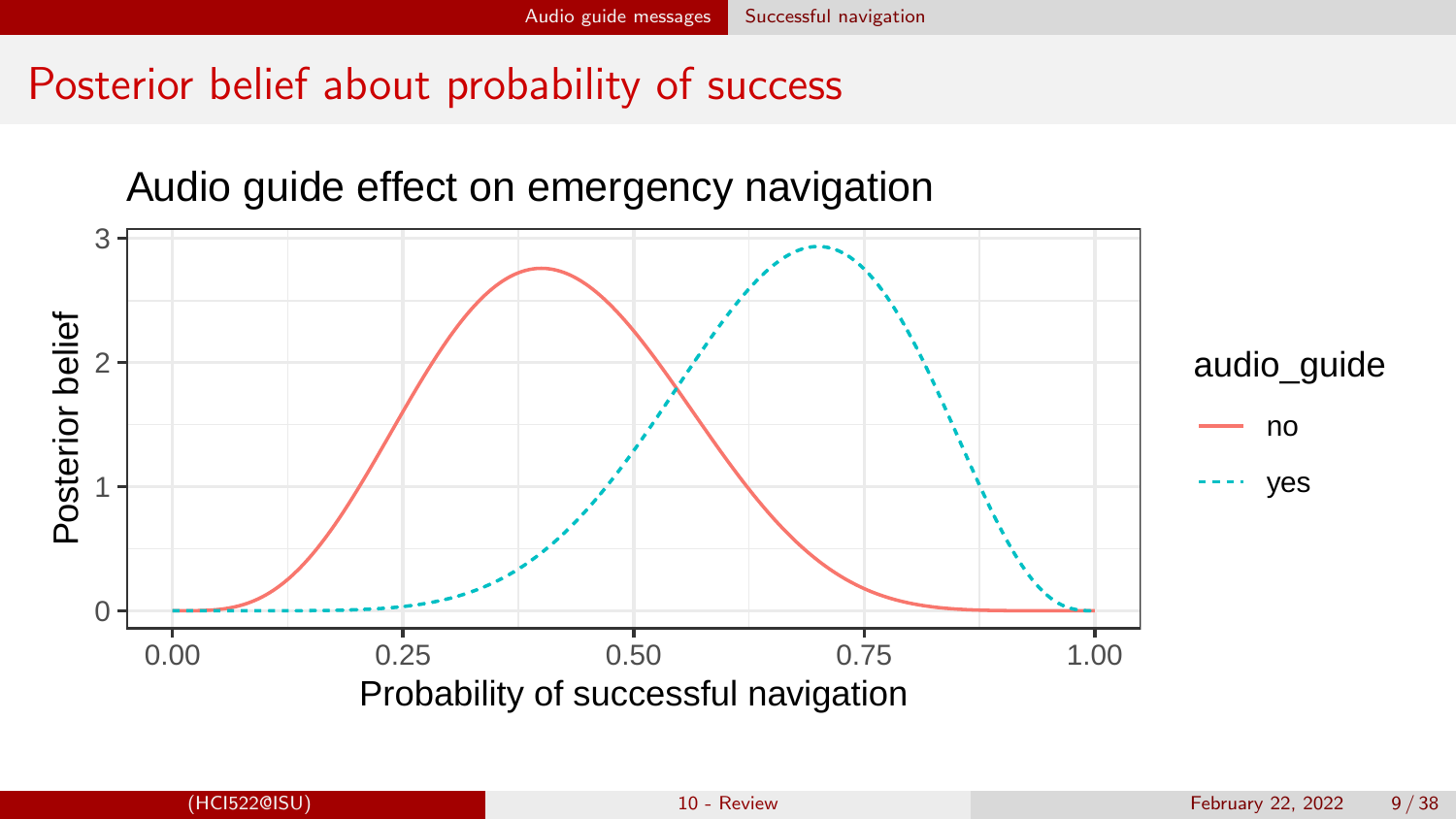## Probability difference

```
n_reps <- 100000
prob_yes \le rbeta(n_reps, shape1 = 1+7, shape2 = 1+10-7)
prob\_no \leq -beta(n\_reps, shape1 = 1+4, shape2 = 1+10-4)mean(prob_yes > prob_no)
## [1] 0.90215
# Credible interval for the difference
a \le -1-0.95quantile(prob\_yes - prob\_no, probs = c(a/2, 1-a/2))
## 2.5% 97.5%
## -0.1327103 0.6000329
```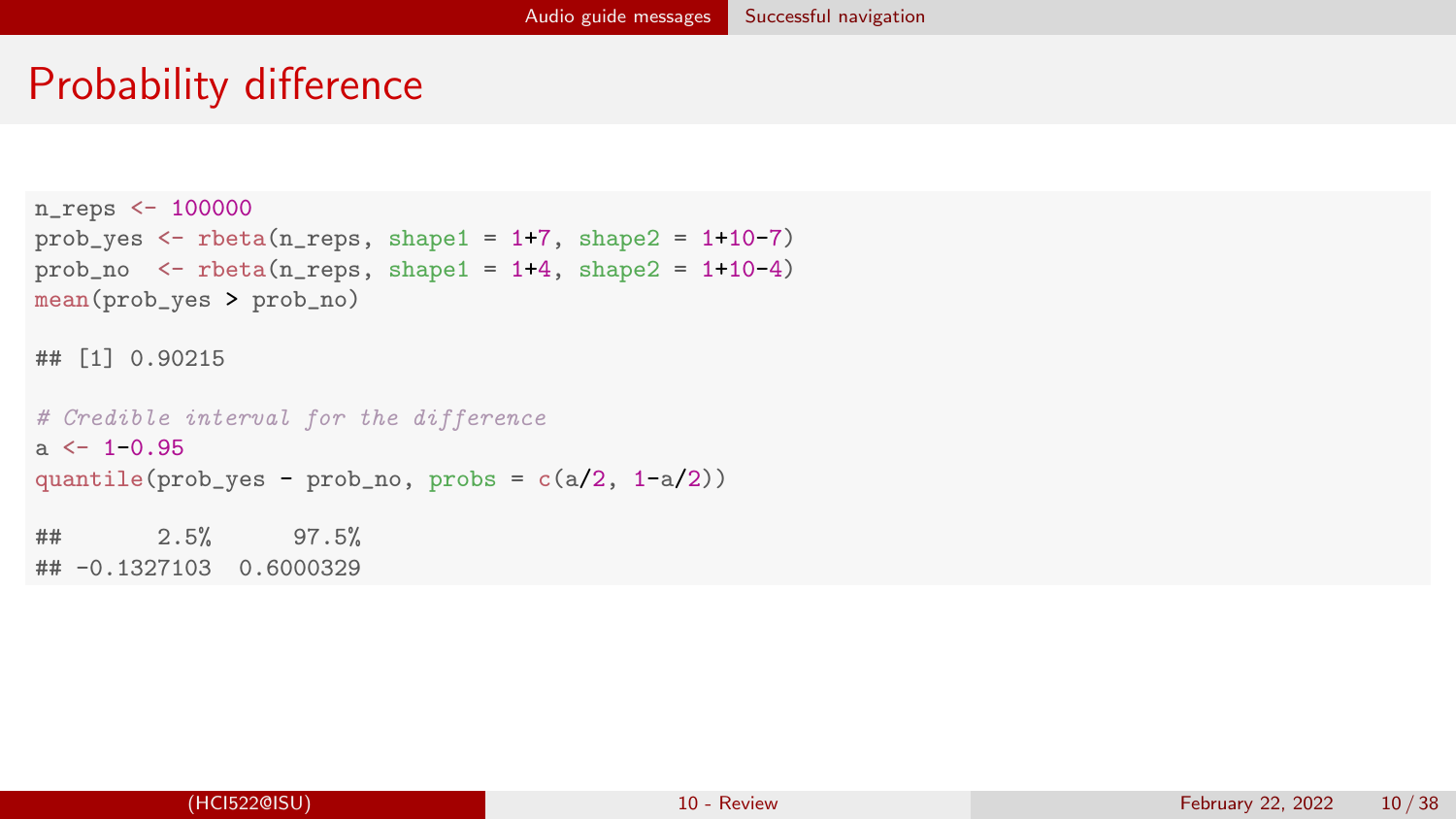# <span id="page-10-0"></span>Audio guide messages

An experiment was conducted to understand the impact of audio guide messages in emergency warnings. Students at Iowa State University voluntarily enrolled in a virtual reality simulation experiment where they were randomly assigned to a scenario that either included or did not include audio guide messages during the emergency warning. For each student, researchers recorded a baseline level of cortisol before the experiment began and a stress level of cortisol immediately after the experiment concluded.

- Scientific question
- Response variable
- Explanatory variable (or grouping)
- Random sample? (If yes, inference to the population.)
- Randomized treatment? (If yes, causal inference.)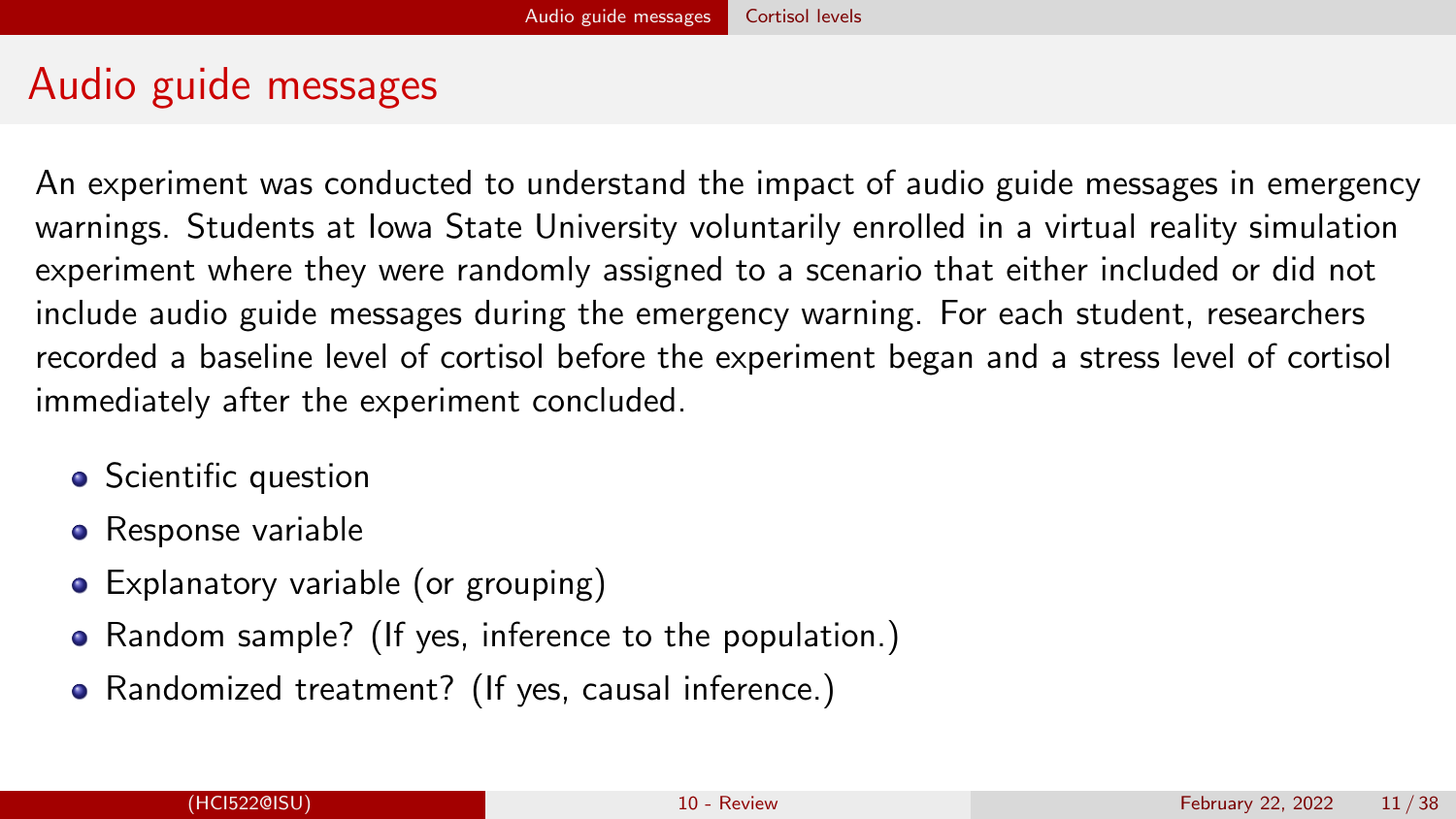# Audio guide messages: inference

- Scientific question: How do audio guide messages affect cortisol levels during an emergency?
- Response variable: Ratio of stress to baseline cortisol levels.
- Explanatory variable (or grouping): With and without audio guide messages (two groups)
- Random sample? (If yes, inference to the population.): No, volunteers
- Randomized treatment? (If yes, causal inference.): Yes, presence of audio guide messages was randomized.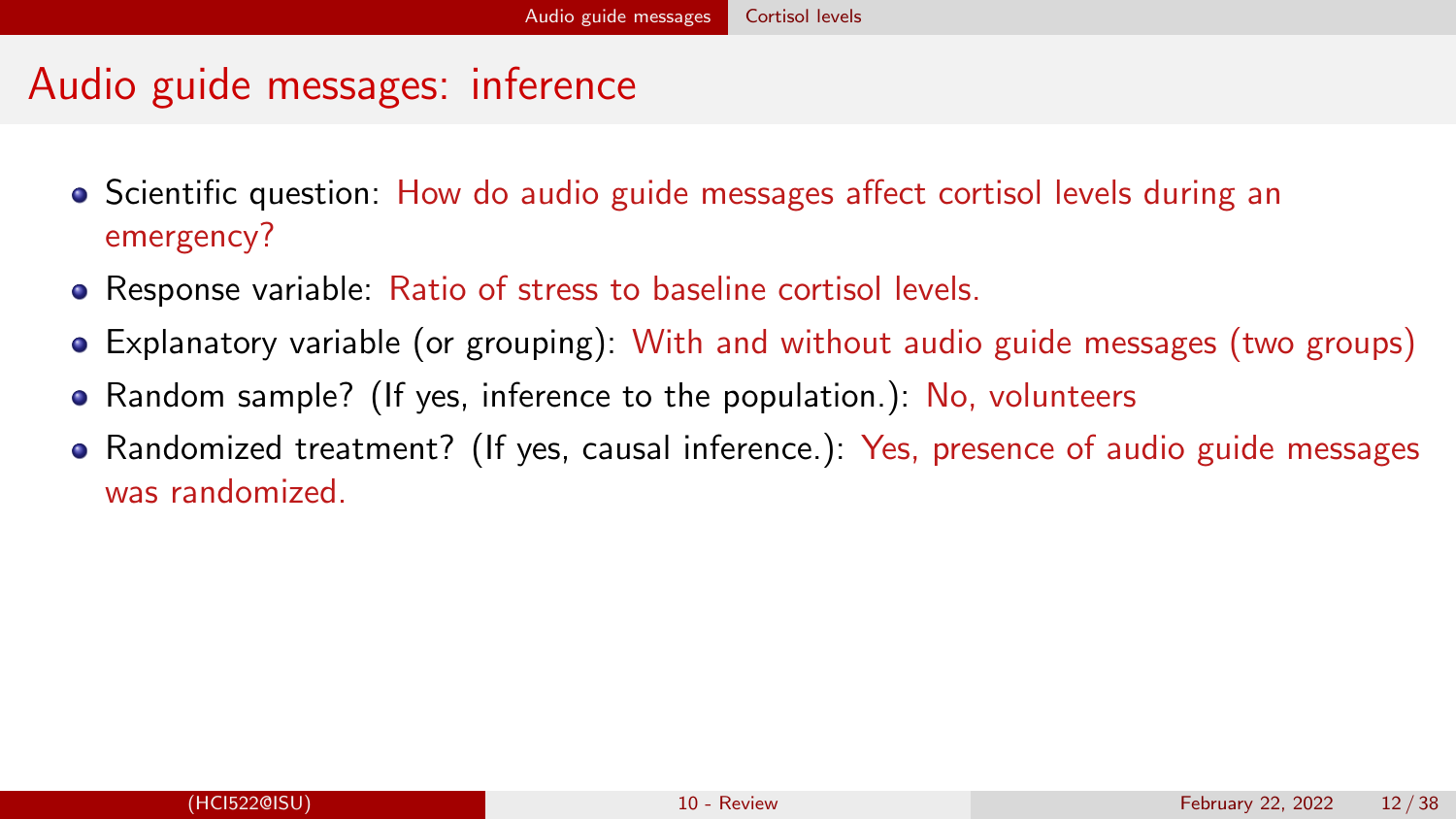# Audio guide messages: data

```
emergency <- emergency %>%
 mutate(ratio = cortisol_stress / cortisol_baseline)
```

```
emergency
```
## # A tibble: 20 x 6 ## individual audio\_guide success cortisol\_baseline cortisol\_stress ratio ## <dbl> <chr> <chr> <dbl> <dbl> <dbl> ## 1 1 No Yes 107. 130. 1.21 ## 2 2 Yes Yes 96.5 120. 1.24 ## 3 3 No No 100. 130. 1.29 ## 4 4 Yes Yes 105. 119. 1.13 ## 5 5 Yes No 103. 119. 1.16 ## 6 6 Yes Yes 95.7 119. 1.24 ## 7 7 Yes No 99.3 120. 1.21 ## 8 8 Yes Yes 98.1 118. 1.20 ## 9 9 No Yes 97.9 131. 1.34 ## 10 10 No No 105. 129. 1.23 ## 11 11 Yes Yes 105. 118. 1.13 ## 12 12 Yes Yes 89.2 120. 1.34 ## 13 13 No No [99.5](#page-0-0) 131. 1.31 (HCI522@ISU) 10 - Review February 22, 2022 13 / 38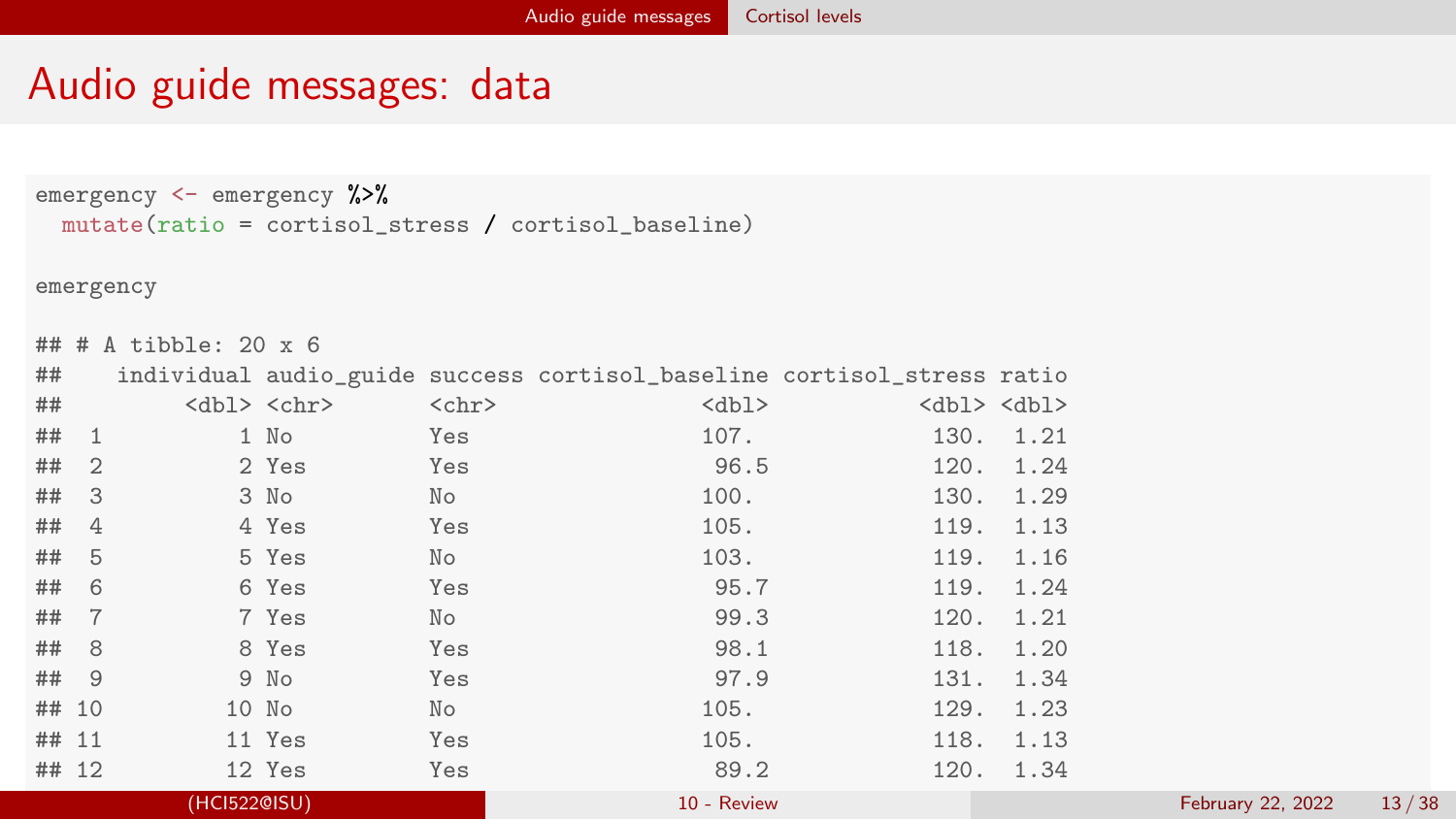# Audio guide messages: data

#### summary(emergency)

| ## individual audio_guide |                                                                                               | success | cortisol_baseline cortisol_stress ratio    |                               |              |
|---------------------------|-----------------------------------------------------------------------------------------------|---------|--------------------------------------------|-------------------------------|--------------|
| ## Min. : 1.00            | Length:20 Length:20                                                                           |         | Min. : 89.21                               | Min. : 118.1                  | Min. : 1.130 |
|                           | ## 1st Qu.: 5.75 Class :character Class :character 1st Qu.: 97.85 1st Qu.:119.7 1st Qu.:1.202 |         |                                            |                               |              |
|                           | ## Median :10.50 Mode :character Mode :character Median :100.19                               |         |                                            | Median : 124.4 Median : 1.235 |              |
| ## Mean :10.50            |                                                                                               |         | Mean : 100.73                              | Mean : 124.9 Mean : 1.242     |              |
| ## 3rd Qu.:15.25          |                                                                                               |         | 3rd Qu.:104.83 3rd Qu.:130.7 3rd Qu.:1.297 |                               |              |
| ## Max. : 20.00           |                                                                                               |         | Max. : 107.94                              | Max. : 131.5 Max. : 1.344     |              |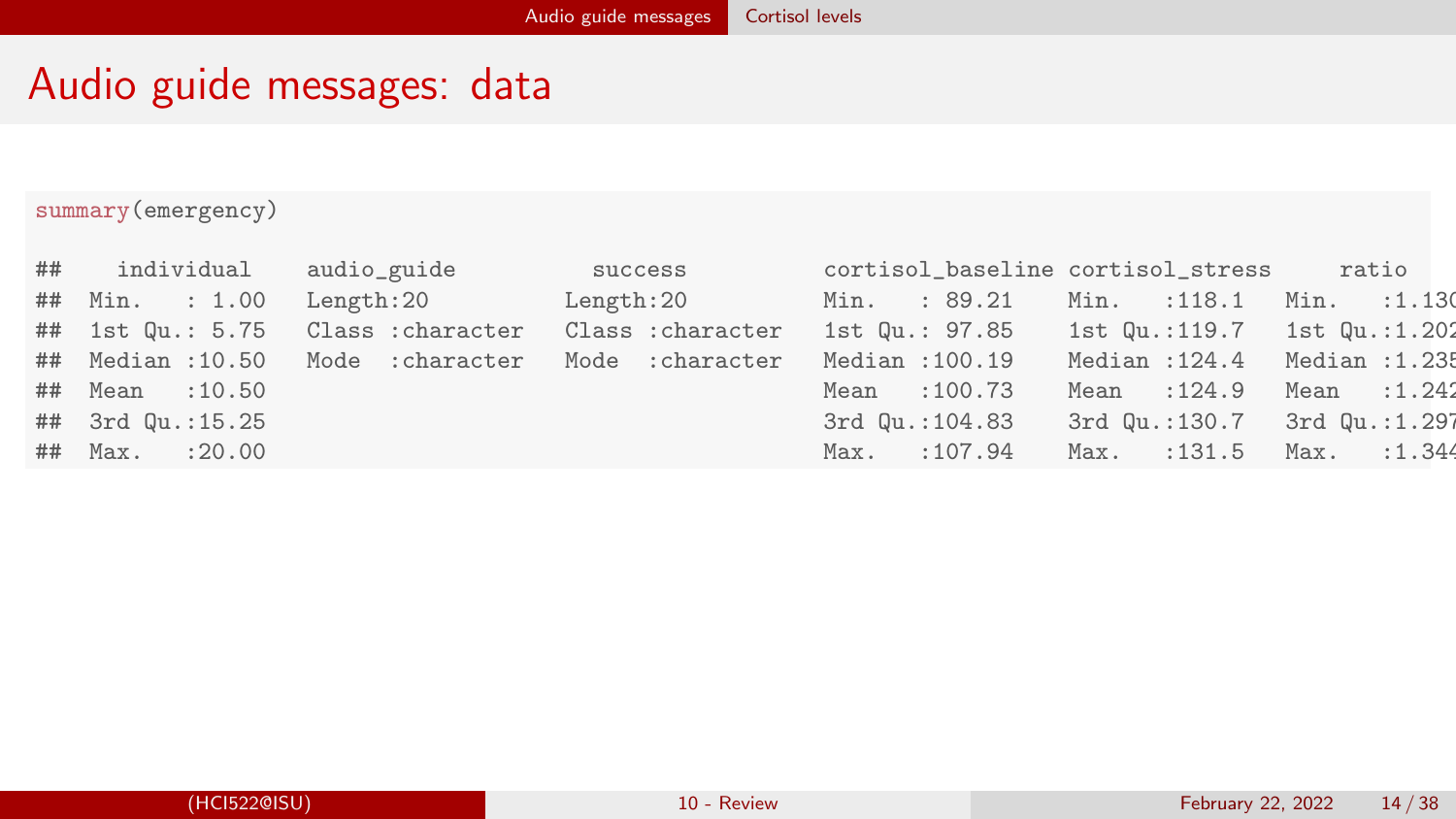```
ggplot(energyency, aes(x = individual, y = ratio, color = audio_guide)) +geom_point()
```
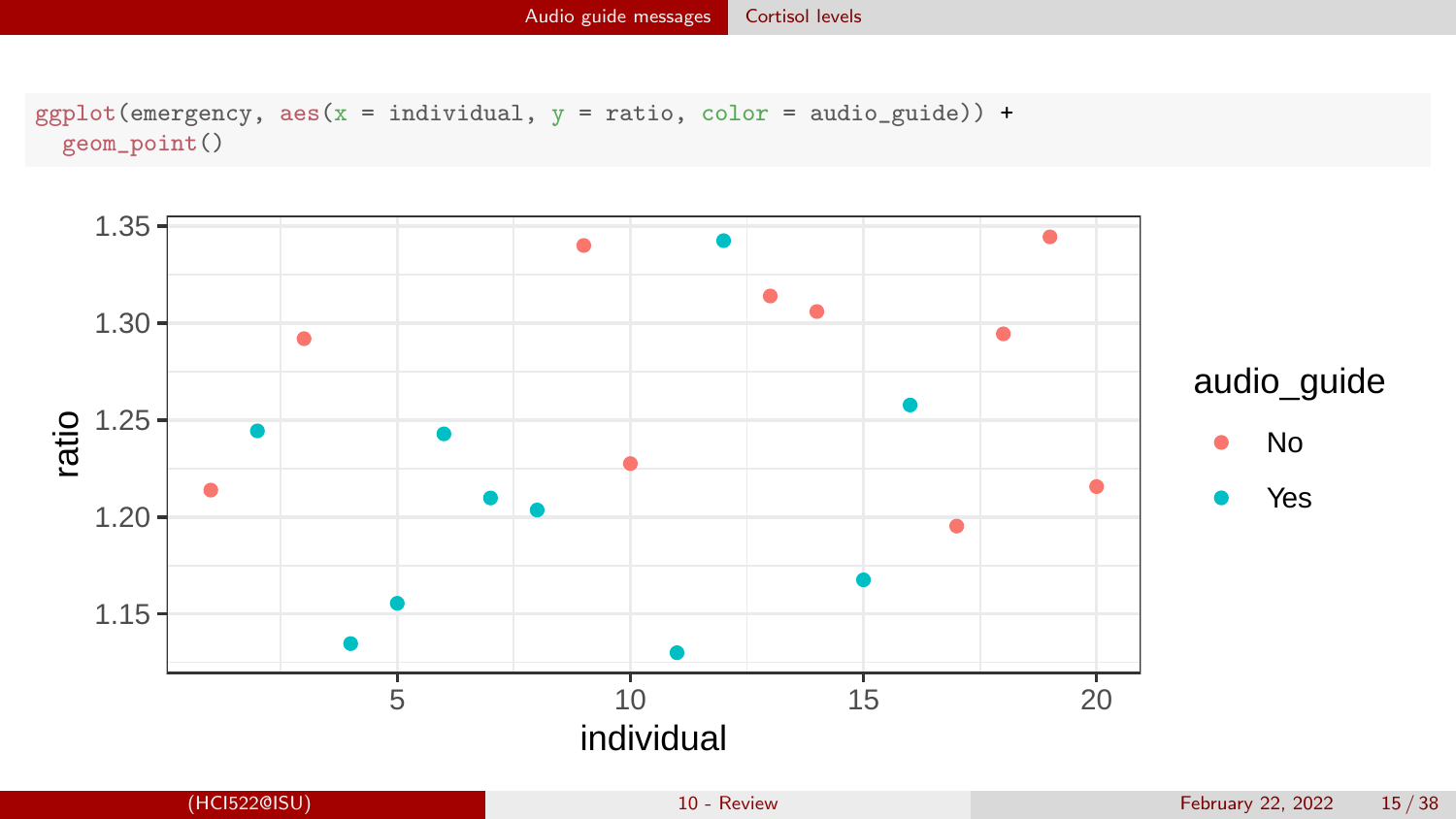```
ggplot(energy, aes(x = audio_guide, y = ratio)) +geom_jitter(width=0.1)
```
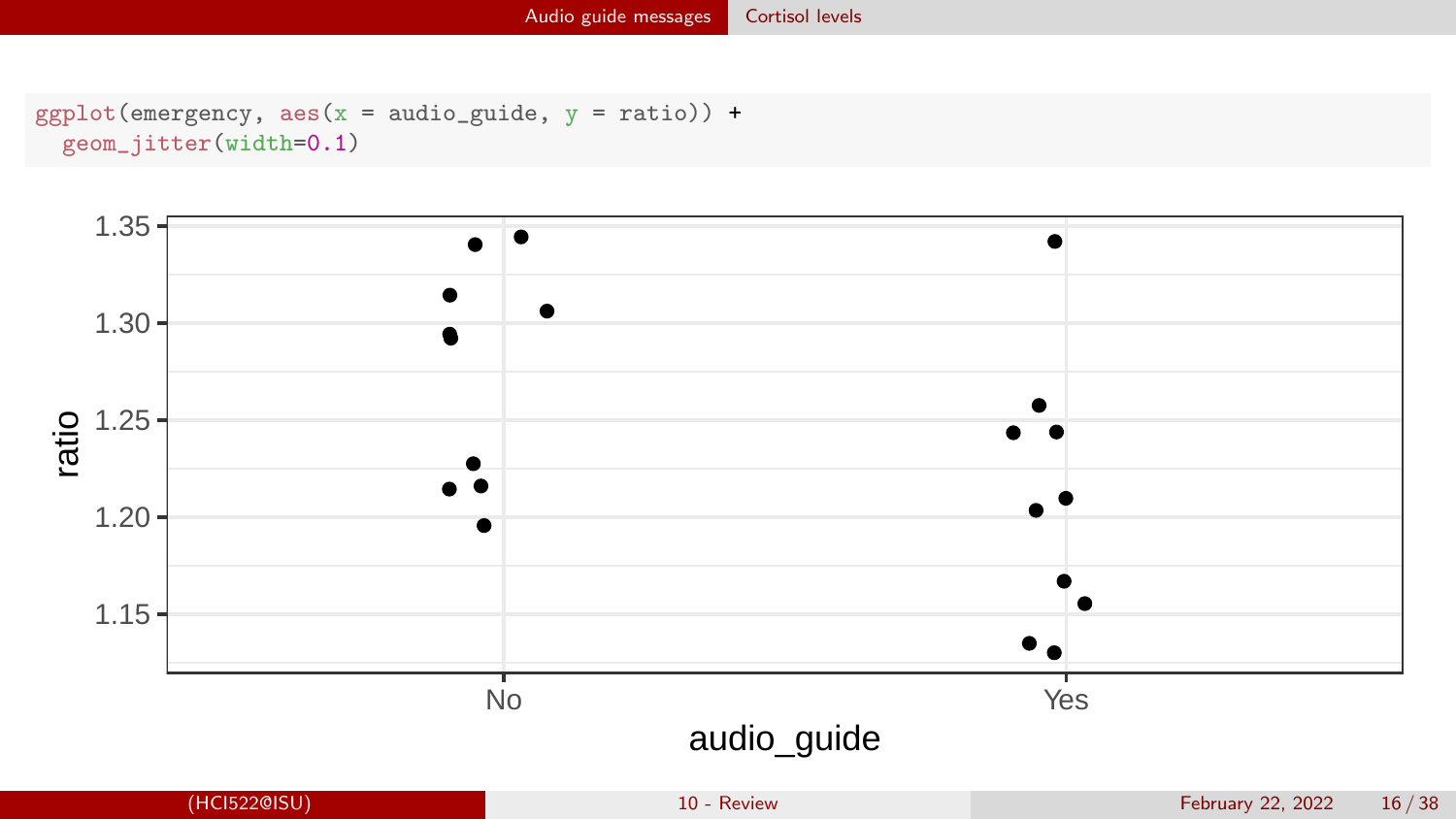```
ggplot(energyency, aes(x = ratio, fill = audio_guide)) +geom_histogram()
```
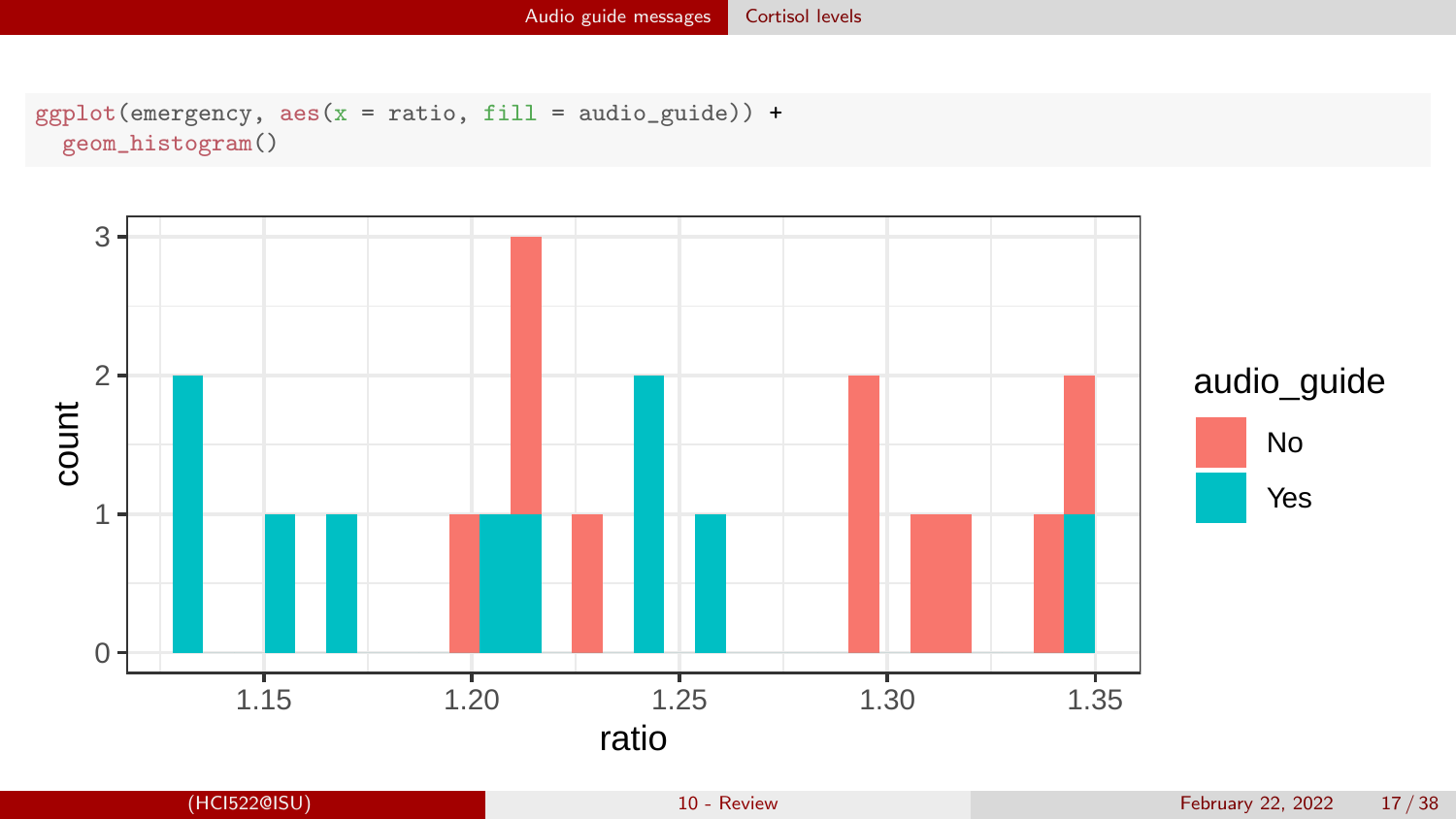### Summary statistics

```
s_emergency <- emergency %>%
 group by(audio guide) %>%
 summarize(n = n(),
          mean = mean(ratio),
          sd = sd(ratio) %>%
 mutate(se = sd/sqrt(n))s_emergency
\# \# \# A tibble: 2 x 5
## audio_guide n mean sd se
## <chr> <int> <dbl> <dbl> <dbl>
## 1 No 1.27 0.0558 0.0177
```
## 2 Yes 10 1.21 0.0658 0.0208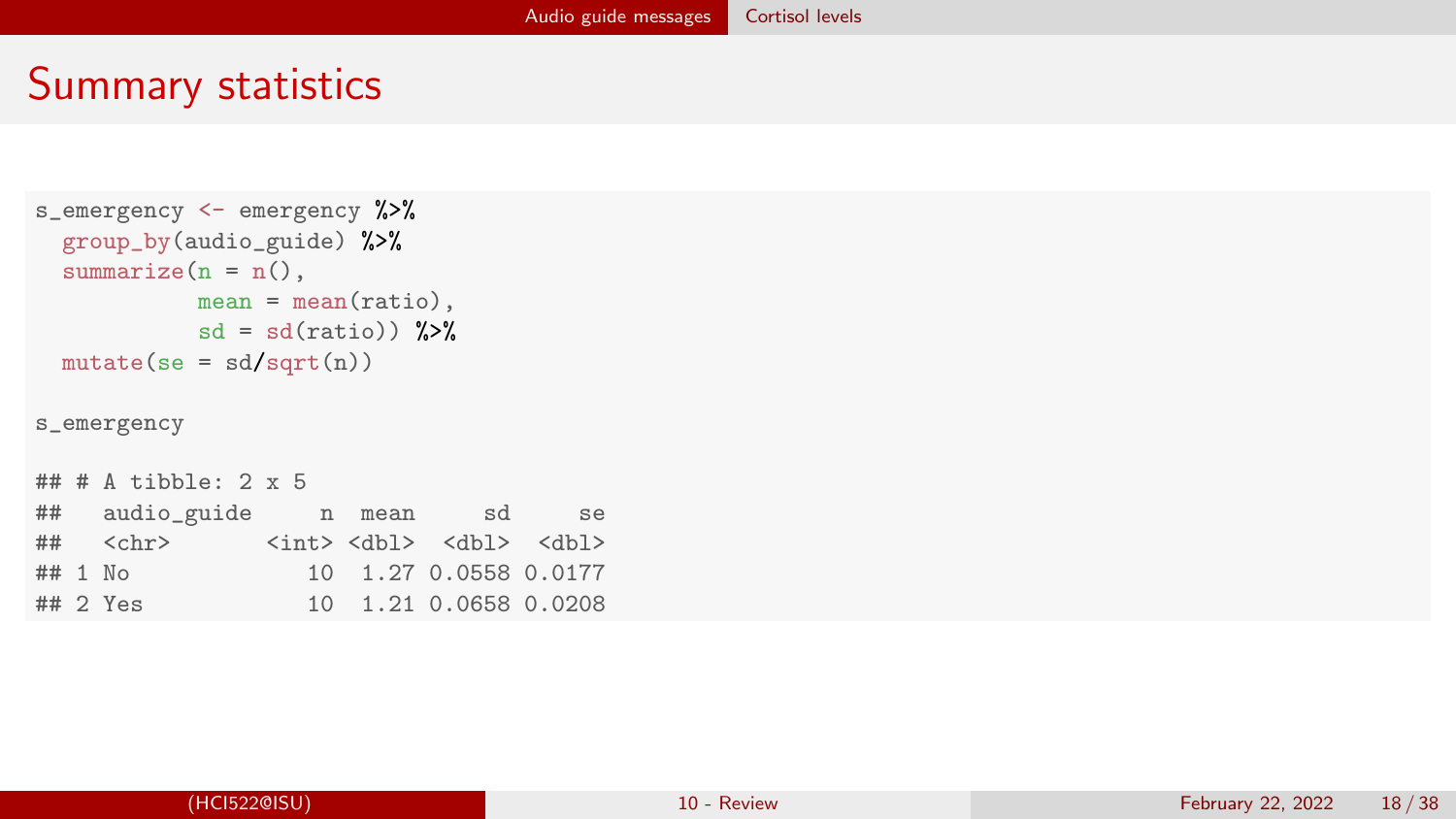### Posterior belief about means

```
dlst \leq function(x, df, location, scale) {
 dt((x-location)/scale, df = df)/scale
}
d <- data.frame(mu = seq(from=1.1, to=1.35, length=1001)) %>%
 mutate(yes = dist(mu, df = 10-1, location = 1.21, scale = 0.0208),no = dlst(mu, df = 10-1, location = 1.27, scale = 0.0177) %>%
 pivot_longer(cols = -mu, names_to = "audio_guide", values_to = "density")
ggplot(d, aes(x = mu, y = density, color = audio\_guide, linetype = audio\_guide)) +geom_line() +
 labs(x = "Probability of successful navigation",y = "Posterior belief",
      title = "Audio guide effect on cortisol ratio (stress/baseline)")
```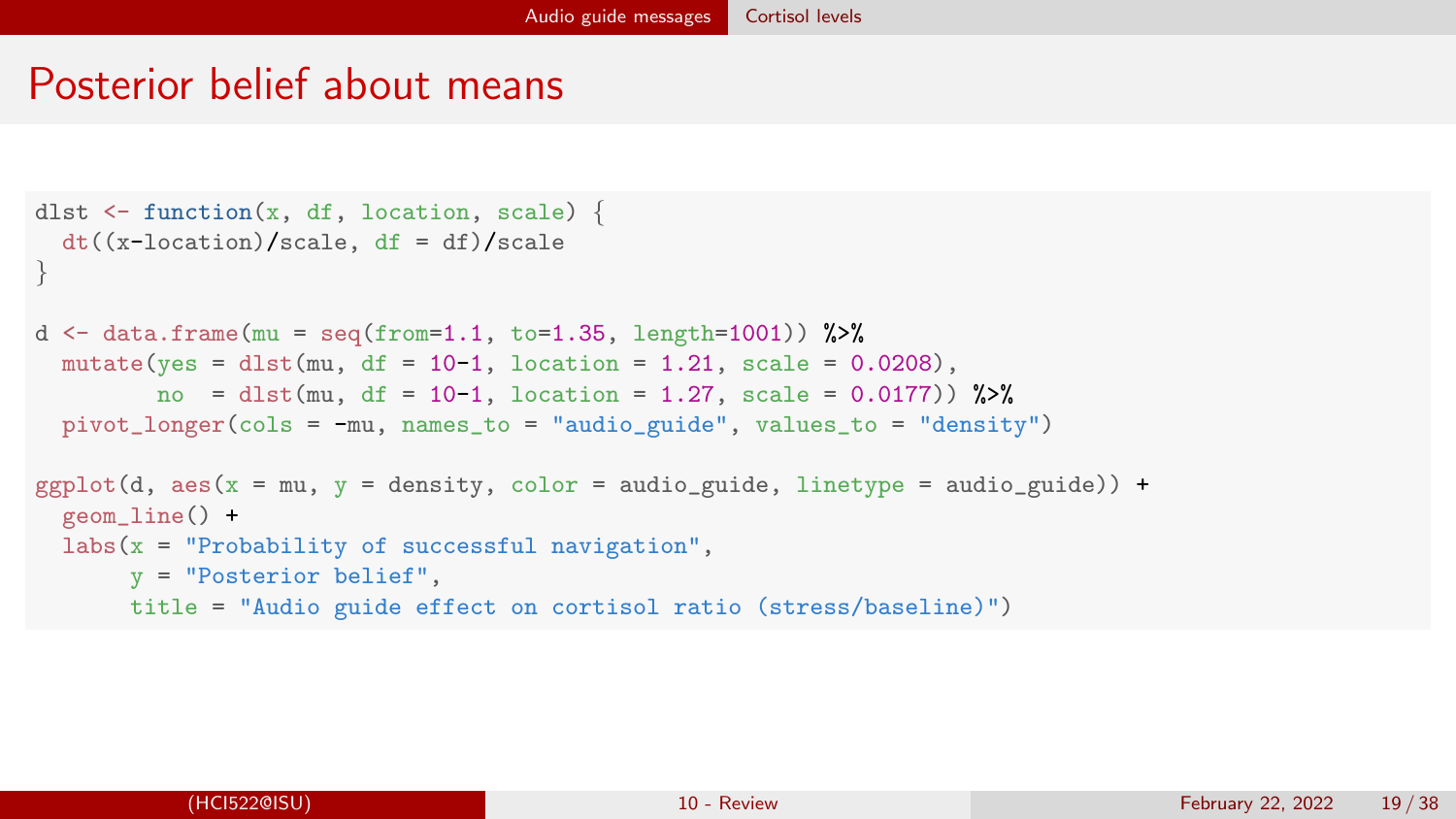# Posterior belief about mean

#### Audio guide effect on cortisol ratio (stress/baseline)

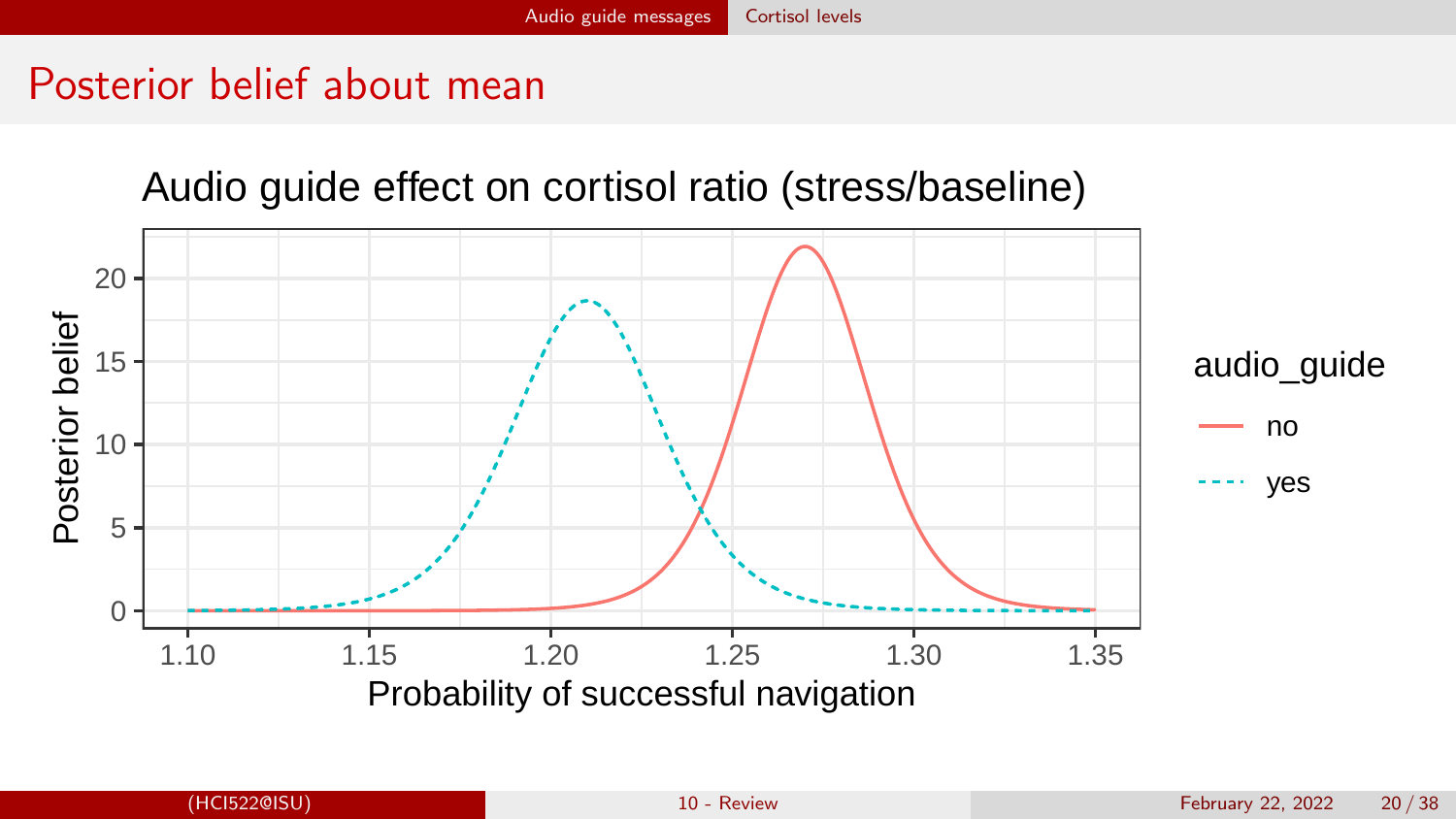### Cortisol ratio difference

```
n_reps <- 100000
mean_yes <- rt(n_{resp}, df = 10-1)*0.0208 + 1.21mean_no \leq rt(n_{r}eps, df = 10-1)*0.0177 + 1.27mean(mean_no > mean_yes)
```
## [1] 0.97274

```
# Credible interval for the difference
a \le -1 - 0.95quantile(mean_no - mean_yes, probs = c(a/2, 1-a/2))
## 2.5% 97.5%
## -0.001394185 0.121977226
```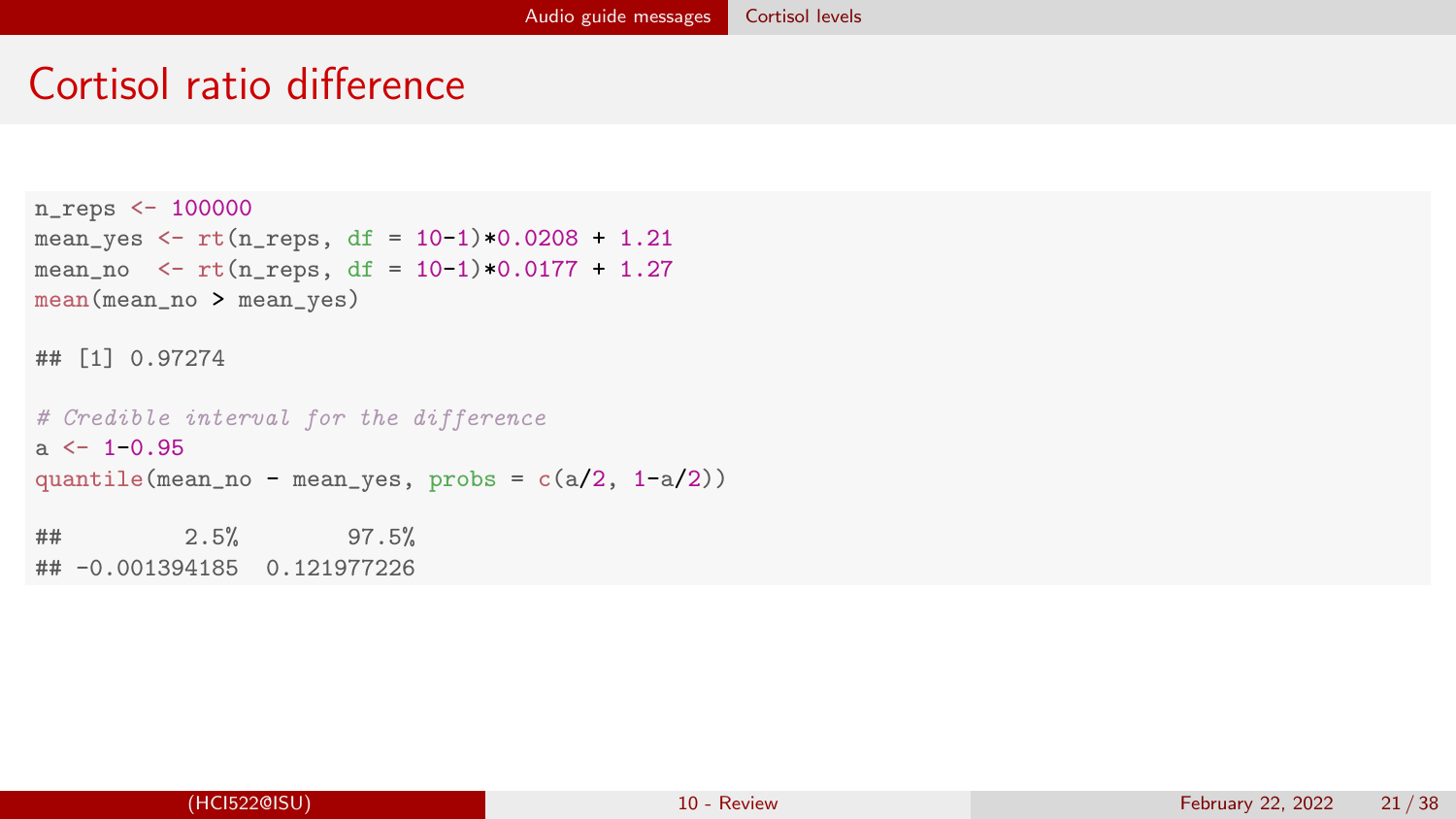# <span id="page-21-0"></span>Working from home

To try and understand the working from home trend, Nielsen conducts a nationwide survey of working adults to understand their satisfaction. Nielsen uses its database of all working adults to select a random sample of adults to survey. Of the subset of those respondents who indicated they are working from home, Nielsen records their "job satisfaction" on a scale from 0-10 (with 10 being the highest satisfaction).

- Scientific question
- Response variable
- Explanatory variable (or grouping)
- Random sample? (If yes, inference to the population.)
- Randomized treatment? (If yes, causal inference.)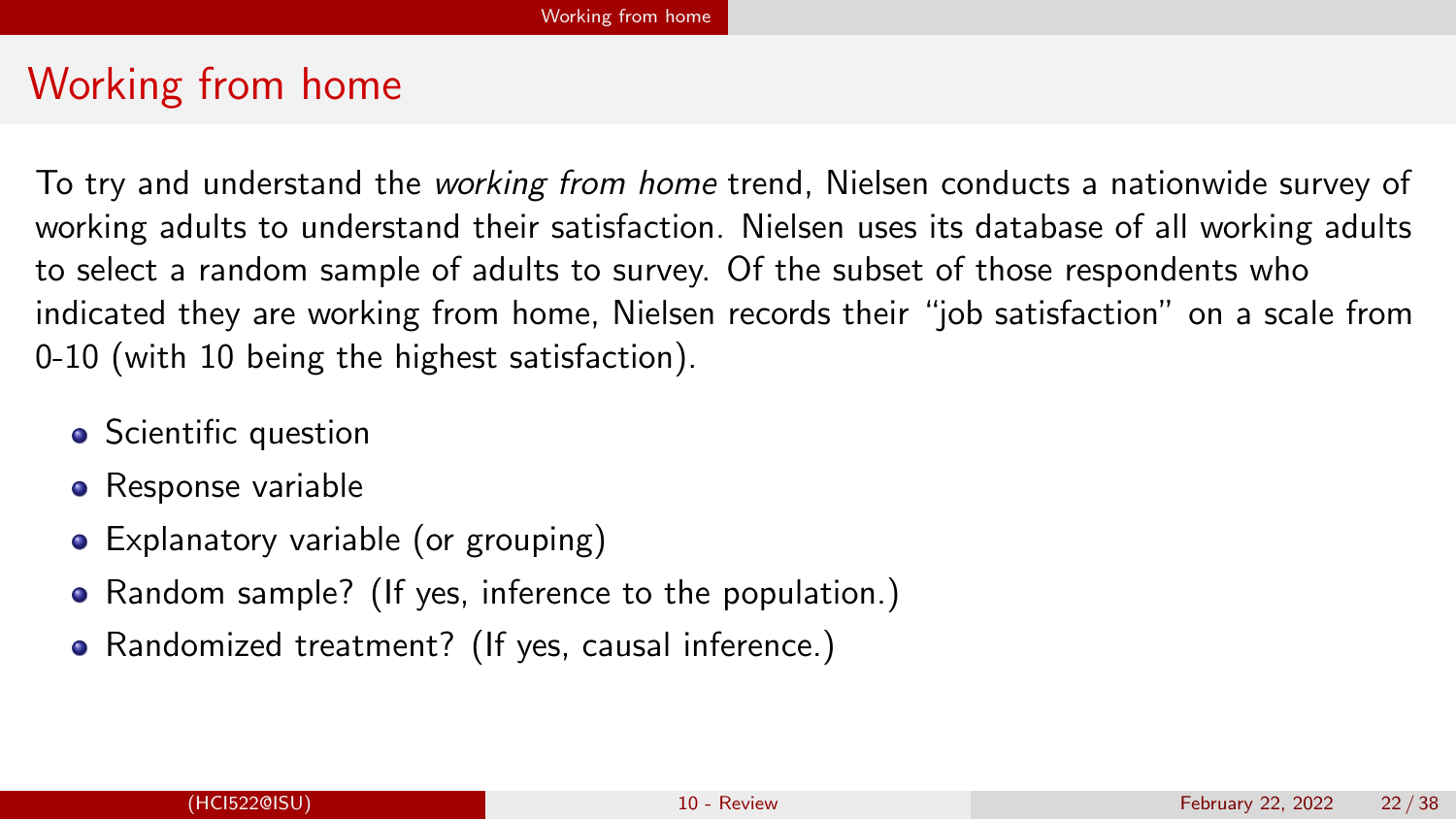# Working from home: inference

- Scientific question: How satisfied are those who are working from home?
- Response variable: Likert (0-10) scale satisfaction response.
- Explanatory variable (or grouping): None
- Random sample? (If yes, inference to the population.): Apparently those sent a survey were randomly sampled, but unclear what percentage returned the survey.
- Randomized treatment? (If yes, causal inference.): Not applicable.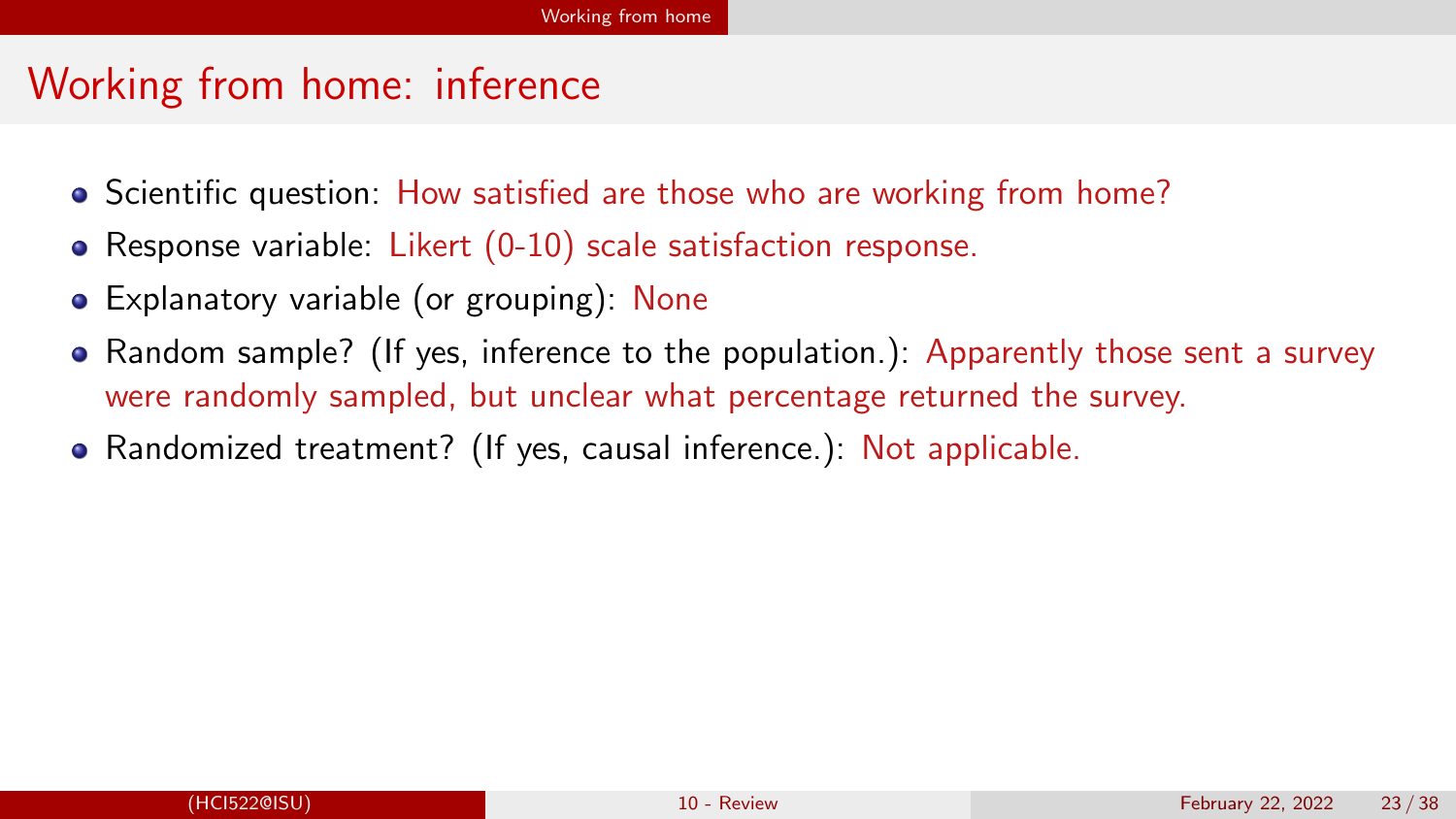# Nielsen satisfaction: data

```
nielsen <- read_csv("nielsen.csv")
```
nielsen

| ## |                | # A tibble: 1,000 x 2   |                |          |   |
|----|----------------|-------------------------|----------------|----------|---|
| ## |                | individual satisfaction |                |          |   |
| ## |                | $<$ dbl>                |                | $<$ dbl> |   |
| ## | 1              |                         | 1              |          | 7 |
| ## | $\overline{2}$ |                         | $\overline{2}$ |          | 8 |
| ## | 3              |                         | 3              |          | 5 |
| ## | 4              |                         | 4              |          | 6 |
| ## | 5              |                         | 5              |          | 9 |
| ## | 6              |                         | 6              |          | 8 |
| ## | $\overline{7}$ |                         | 7              |          | 6 |
| ## | 8              |                         | 8              |          | 8 |
| ## | 9              |                         | 9              |          | 8 |
| ## | 10             |                         | 10             |          | 9 |
| ## | #              | with 990 more rows      |                |          |   |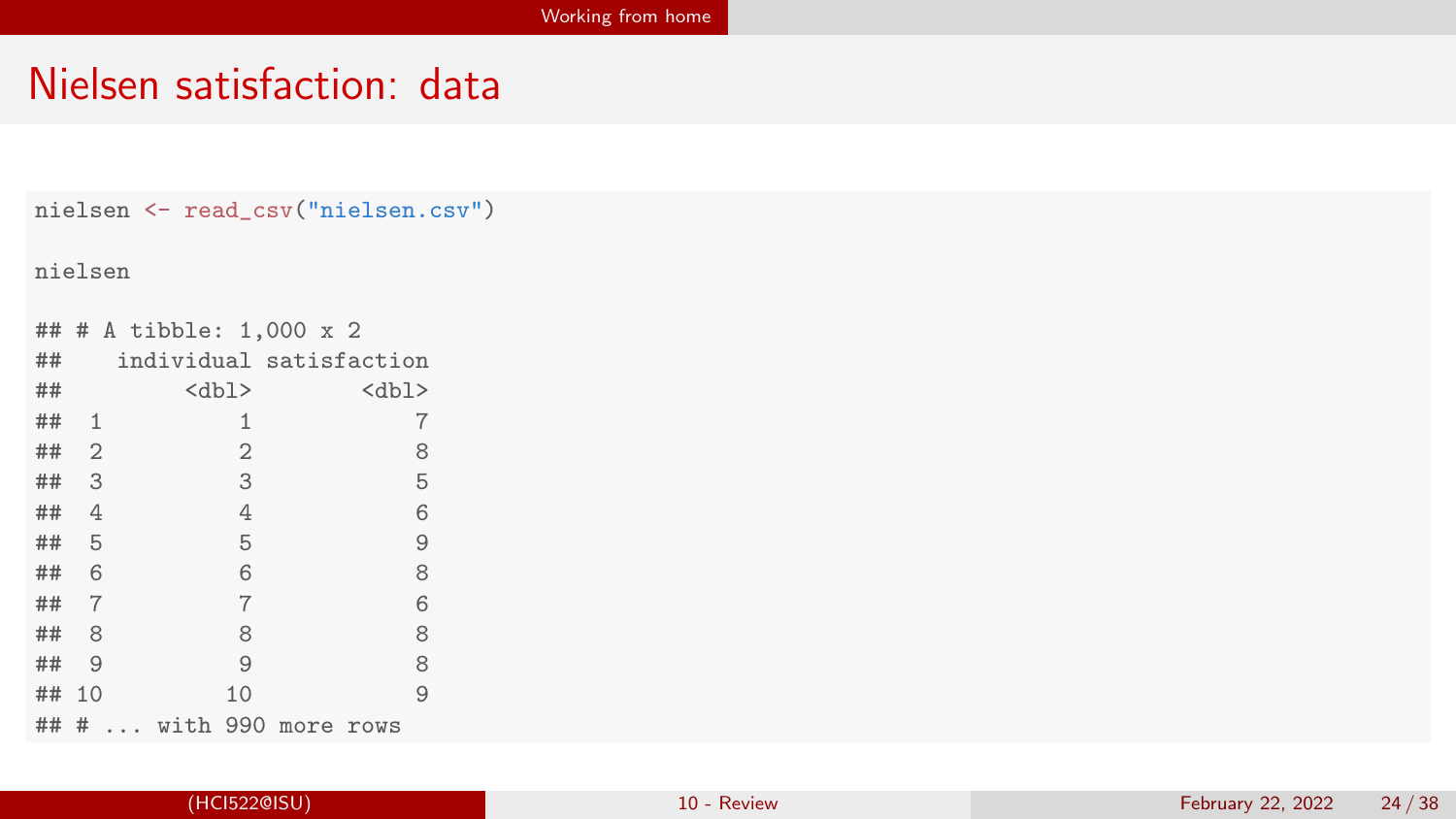# Nielsen satisfaction: data

#### summary(nielsen)

|    | ## individual     | satisfaction   |
|----|-------------------|----------------|
| ## | Min. : 1.0        | Min. : 2.000   |
|    | ## 1st Qu.: 250.8 | 1st Qu.: 6.000 |
|    | ## Median : 500.5 | Median : 7.000 |
|    | ## Mean : 500.5   | Mean : 6.958   |
|    | ## 3rd Qu.: 750.2 | 3rd Qu.: 8.000 |
|    | ## Max. : 1000.0  | Max. : 10.000  |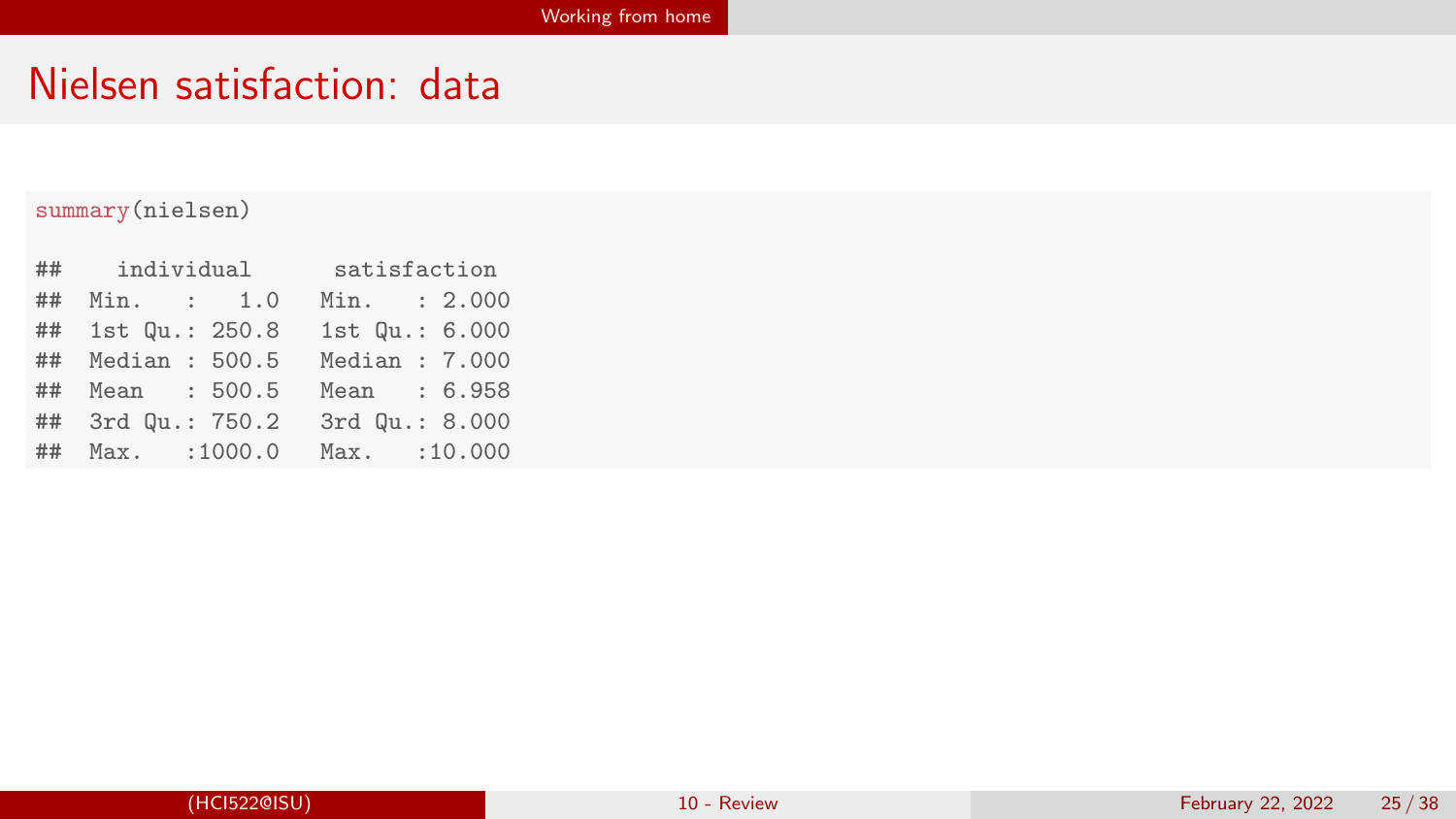```
ggplot(nielsen, aes(x = individual, y = satisfaction)) +geom_point()
```
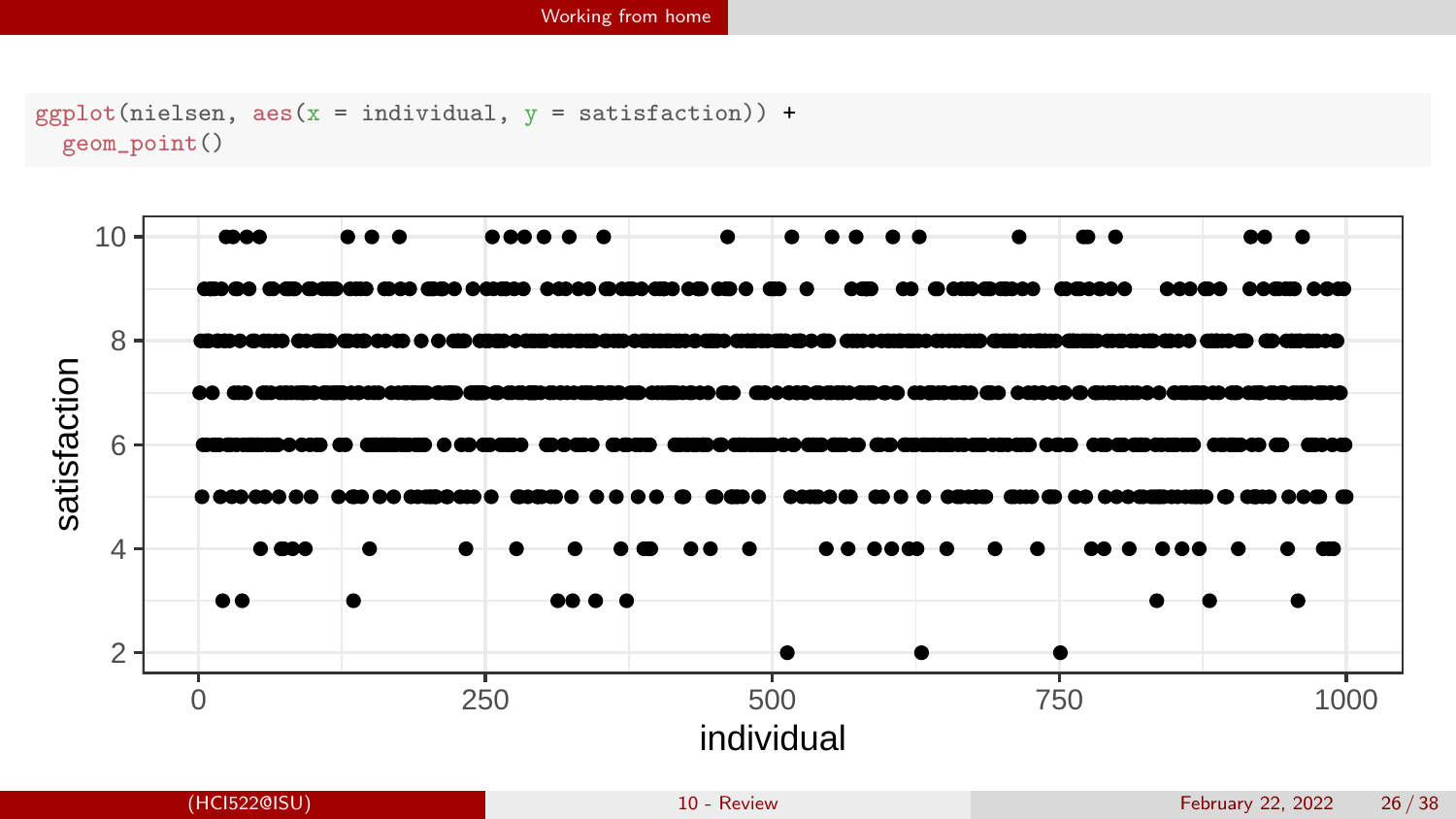```
ggplot(nielsen, aes(x = satisfaction)) +geom_bar() +
  scale x continuous(breaks = 0:10) +
 \text{labs}(x = "Satisfactor rating",y = "Number of respondents",
       title = "Nielsen working from home satisfaction rating")
```
#### Nielsen working from home satisfaction rating

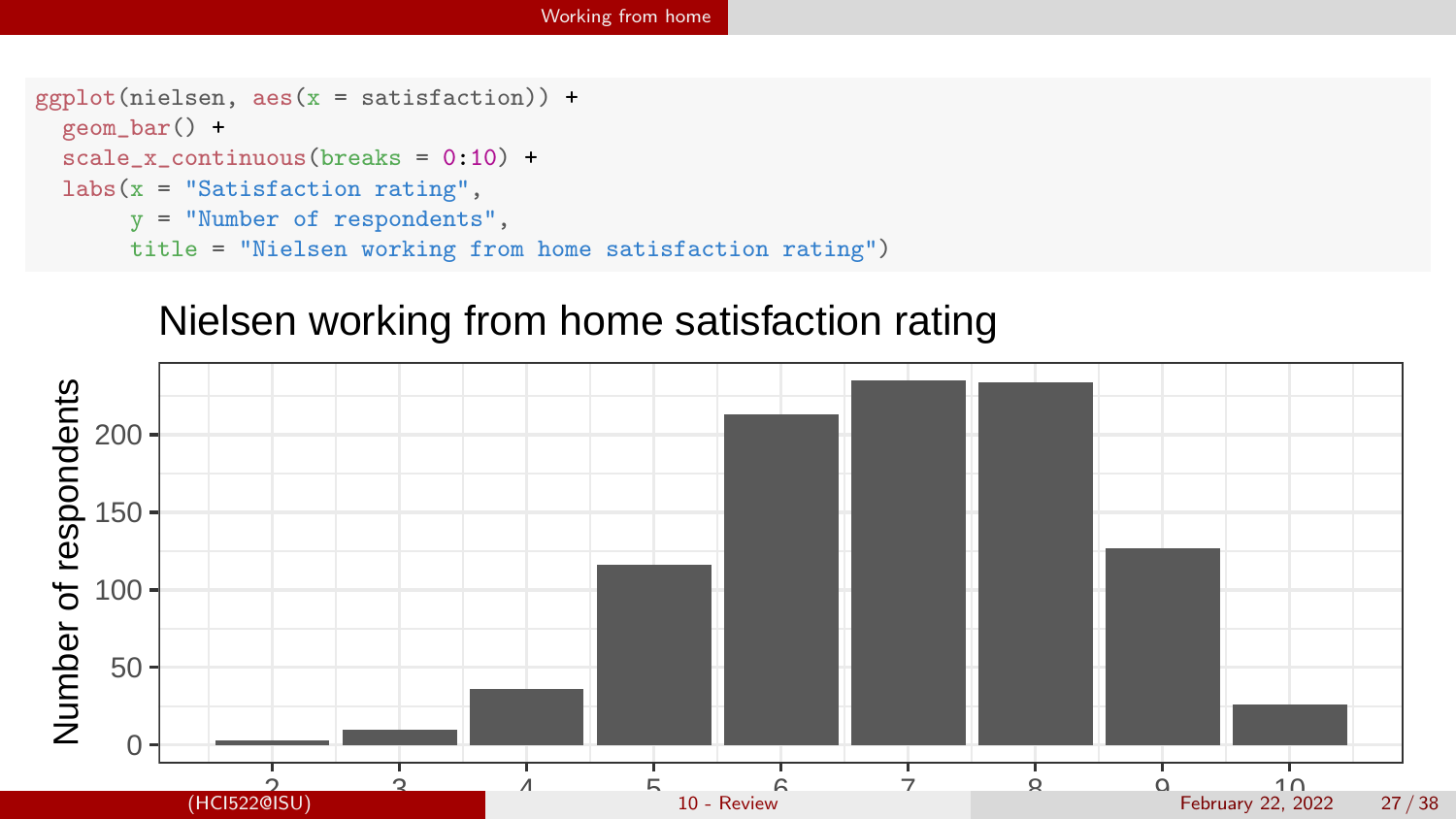# Summary statistics

```
nielsen %>%
  summarize(n = n(),
              mean = mean(satisfactor),
              sd = sd(satisfactor)) %>%
  mutate(se = sd/sqrt(n))\# \# \# \Lambda tibble: 1 x 4
## n mean sd se
   \langle \text{int} \rangle \langle \text{dbl} \rangle \langle \text{dbl} \rangle## 1 1000 6.96 1.49 0.0470
```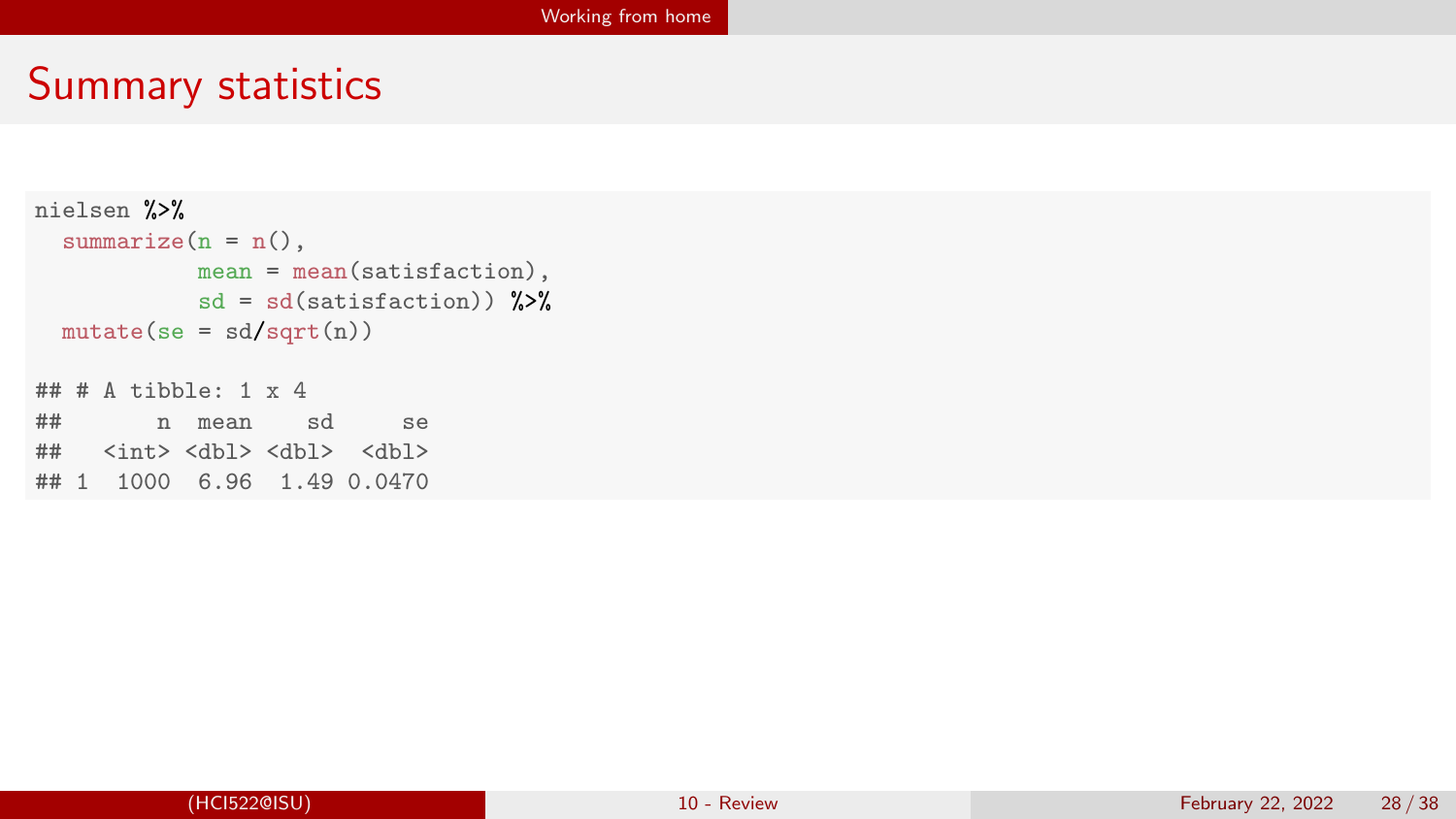#### Posterior belief about mean

```
d <- data.frame(mu = seq(from=6.75, to=7.25, length=1001)) %>%
 mutate(satisfaction = dlst(mu, df = 1000-1, location = 6.96, scale = 0.0468))
ggplot(d, aes(x = mu, y = satisfaction)) +geom_line() +
 labs(x = "Mean satisfaction",y = "Posterior belief",
      title = "Nielsen working from home mean satisfaction")
```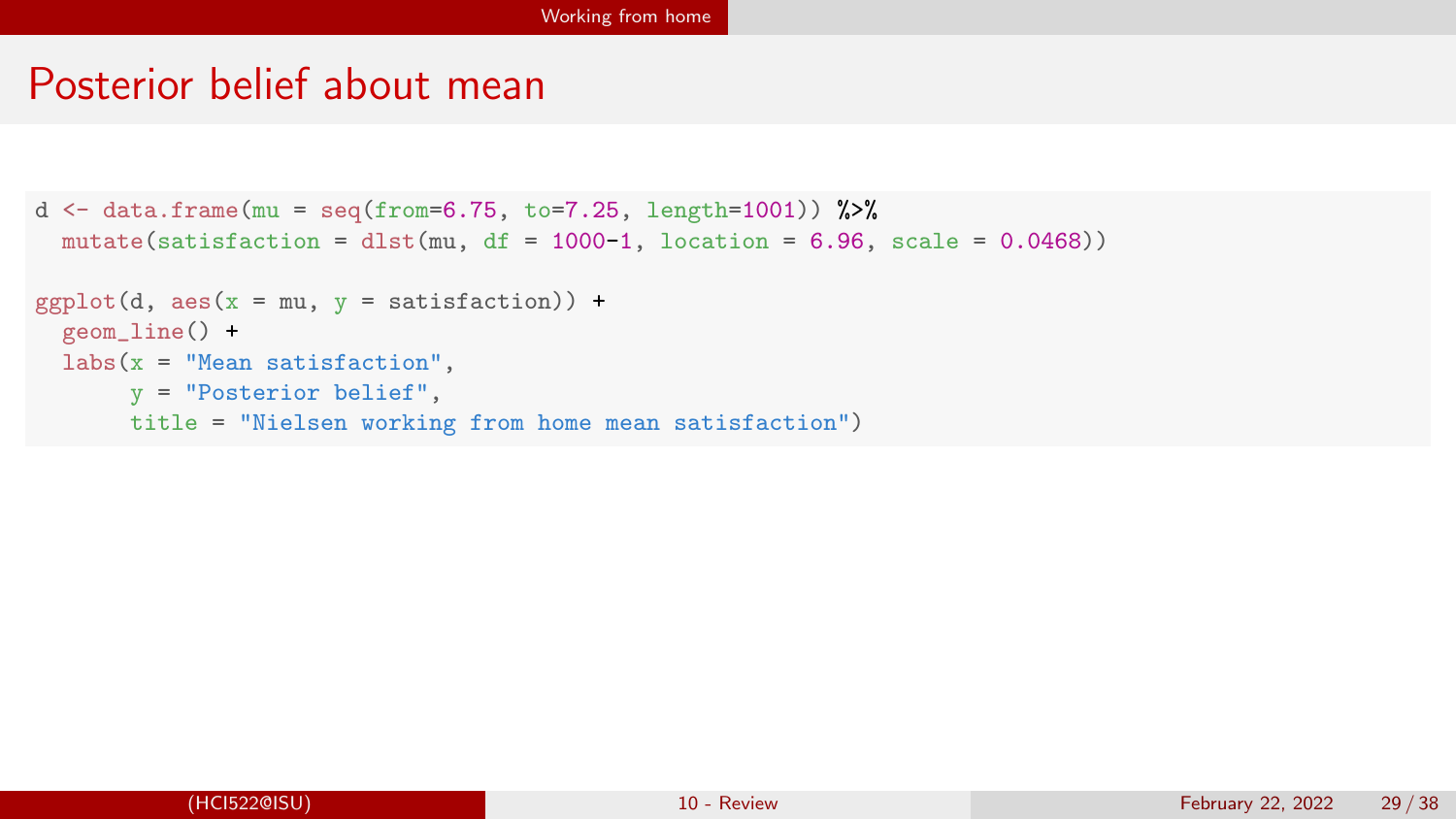# Posterior belief about mean

#### Nielsen working from home mean satisfaction

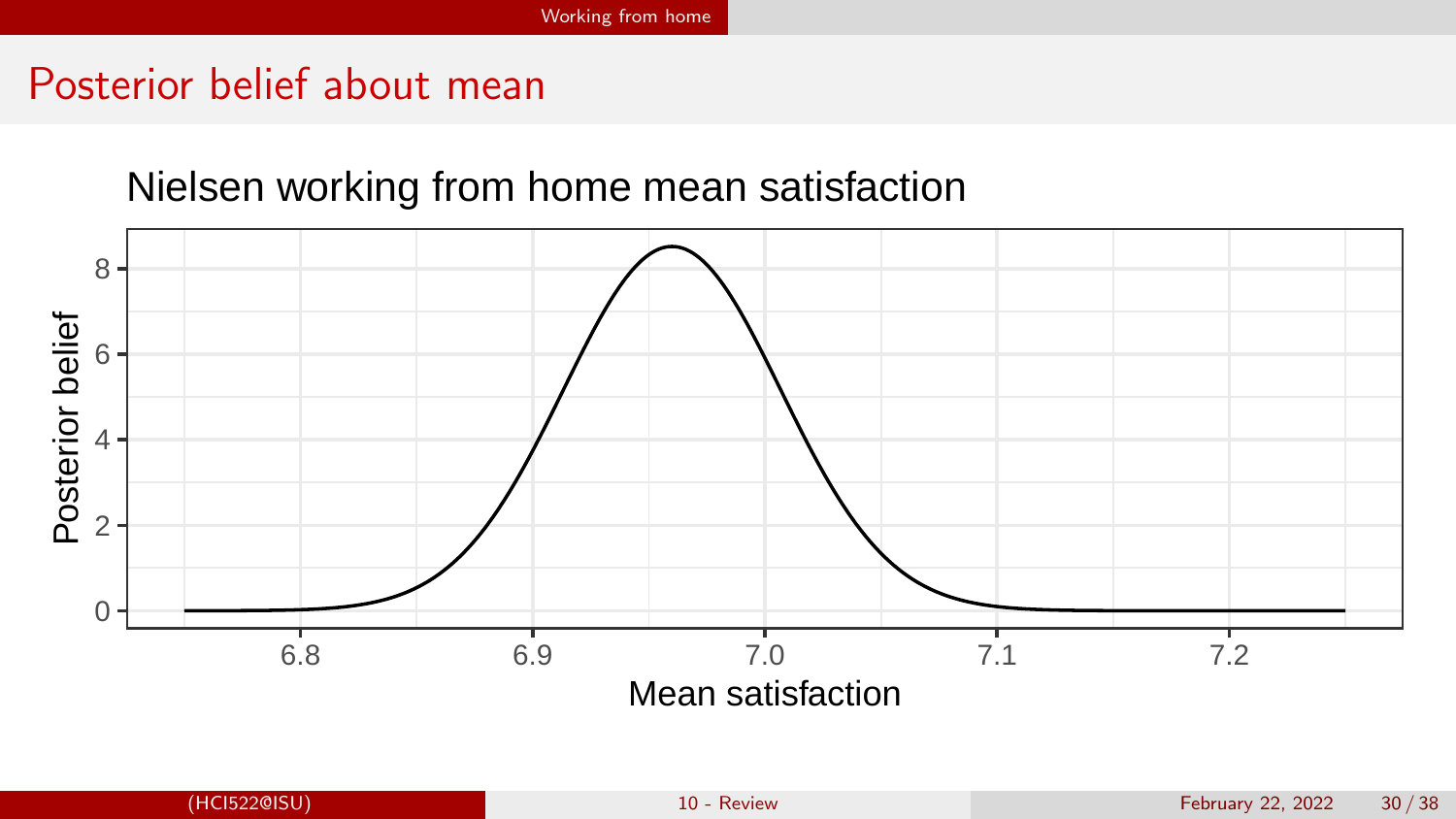#### Mean satisfaction

```
# Credible interval for the difference
a \leftarrow 1 - 0.95qt(c(a/2, 1-a/2), df = 1000-1)*0.0468 + 6.96## [1] 6.868162 7.051838
# Probability less than 7.0
pt( (7-6.96)/0.0468, df = 1000-1)
```
## [1] 0.8035392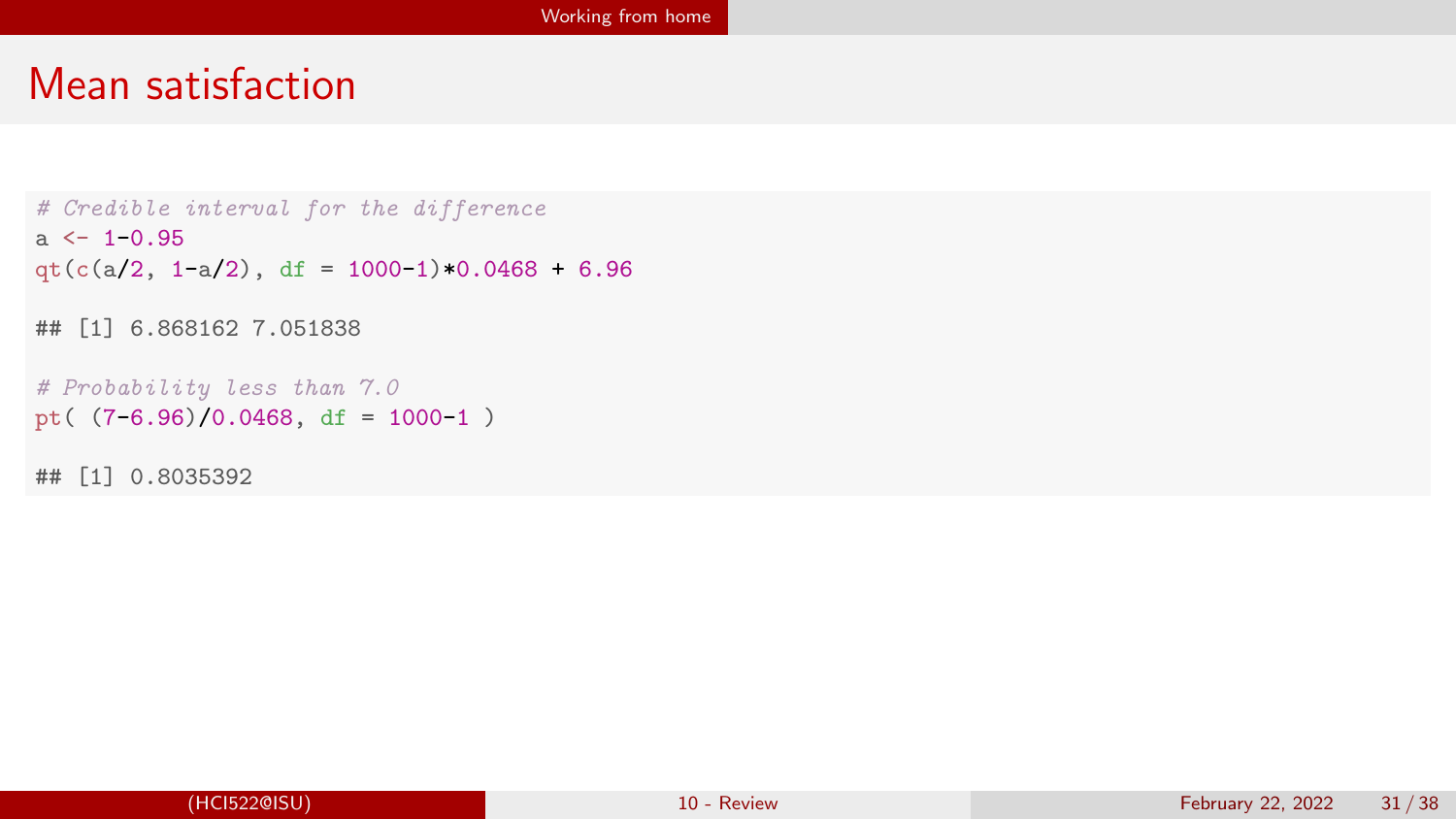# <span id="page-31-0"></span>Working from home

To try and understand the working from home trend, Nielsen conducts a nationwide survey of working adults to understand their satisfaction. Nielsen uses its database of all working adults to select a random sample of adults to survey. Of the subset of those respondents who indicated they are working from home, Nielsen records the number whose job satisfaction score is 7 or more (indicating satisfied and above).

- Scientific question
- Response variable
- Explanatory variable (or grouping)
- Random sample? (If yes, inference to the population.)
- Randomized treatment? (If yes, causal inference.)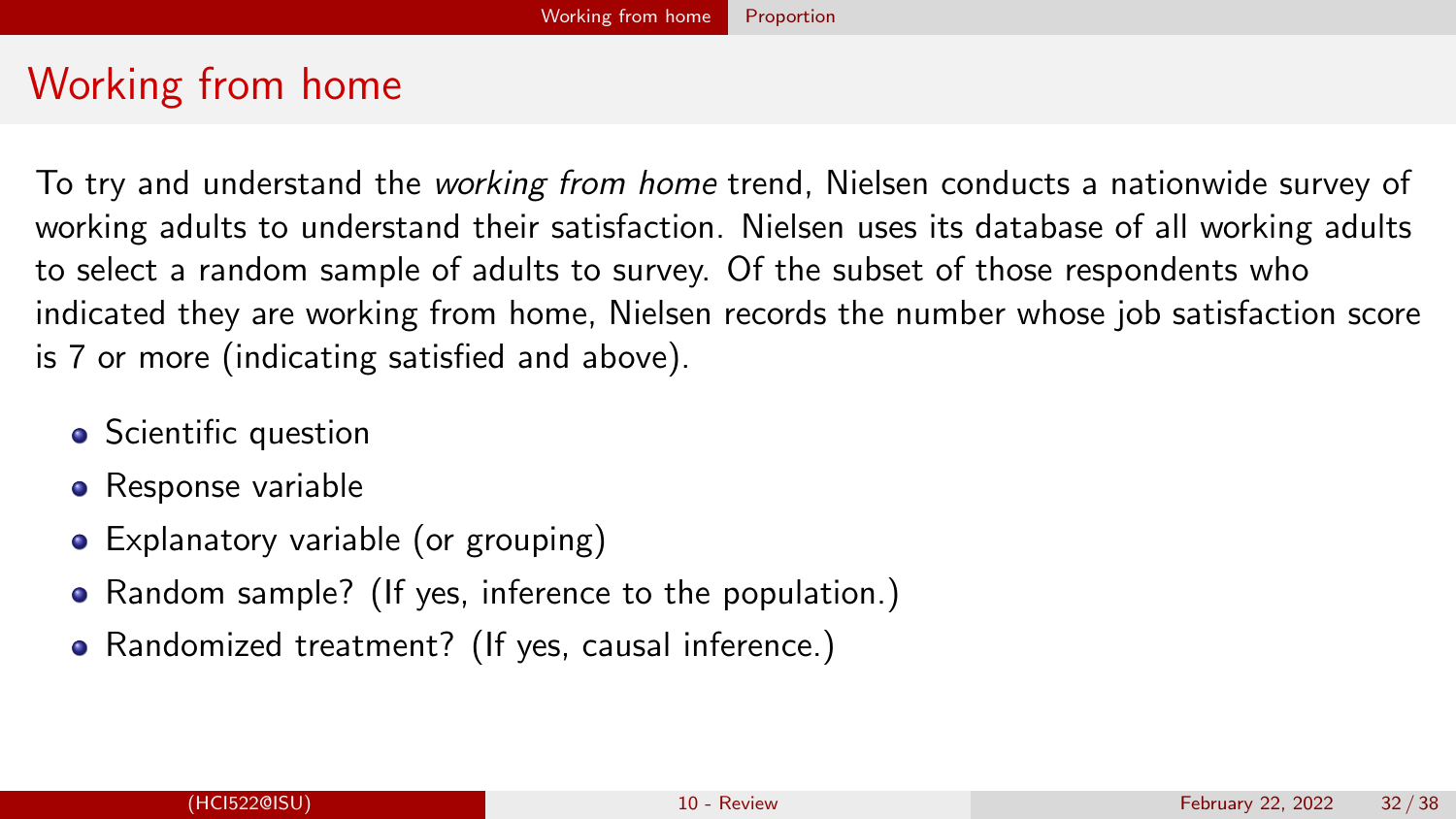# Working from home: inference

- Scientific question: How satisfied are those who are working from home?
- Response variable: Count of those greater than 7.
- Explanatory variable (or grouping): None
- Random sample? (If yes, inference to the population.): Apparently those sent a survey were randomly sampled, but unclear what percentage returned the survey.
- Randomized treatment? (If yes, causal inference.): Not applicable.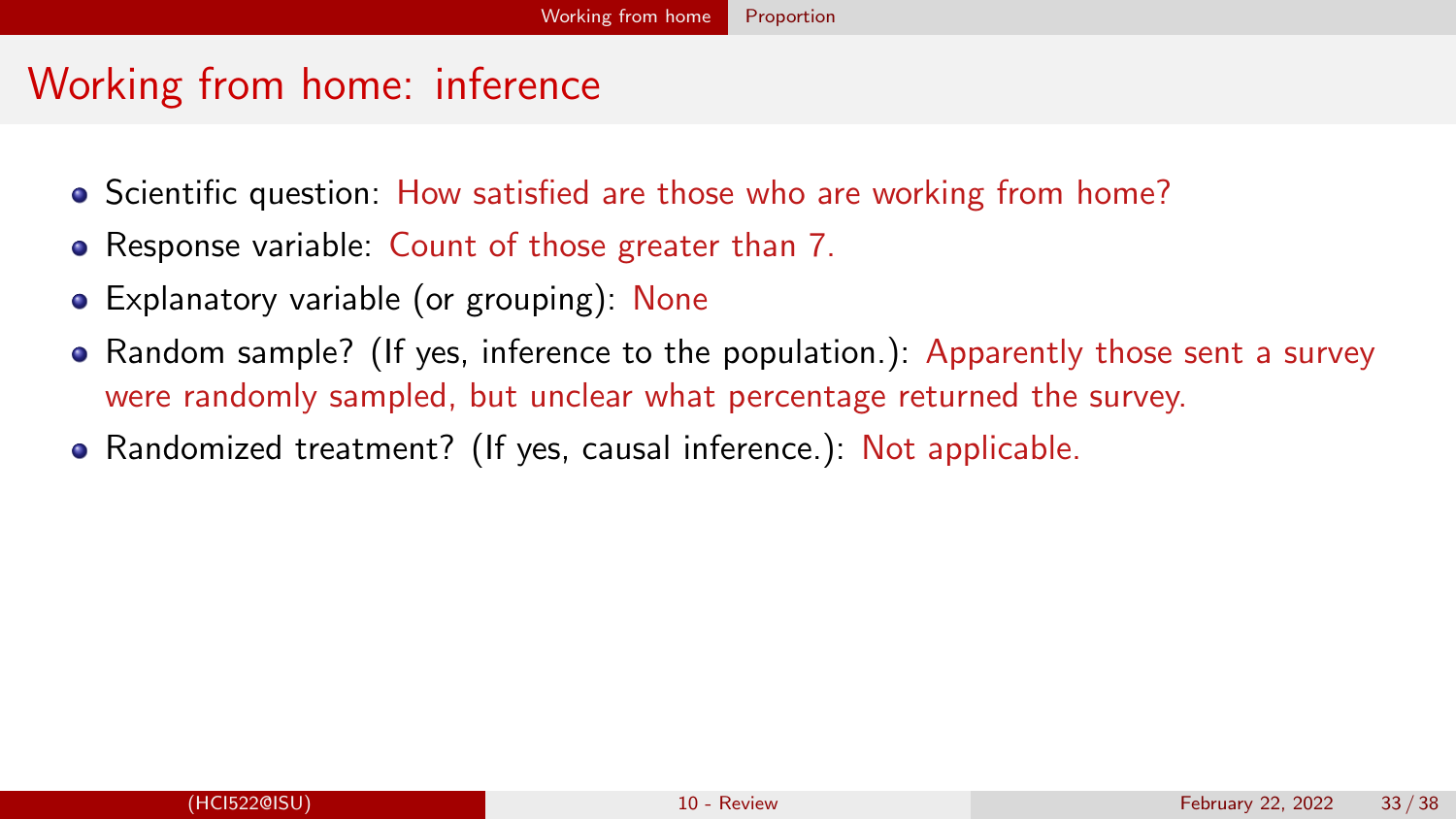# Summary statistics

```
nielsen %>%
 summarize(n = n(),
          y = sum(satisfactor) = 7,
          p = y/n\# \# A tibble: 1 x 3
## n y p
## <int> <int> <dbl>
## 1 1000 622 0.622
```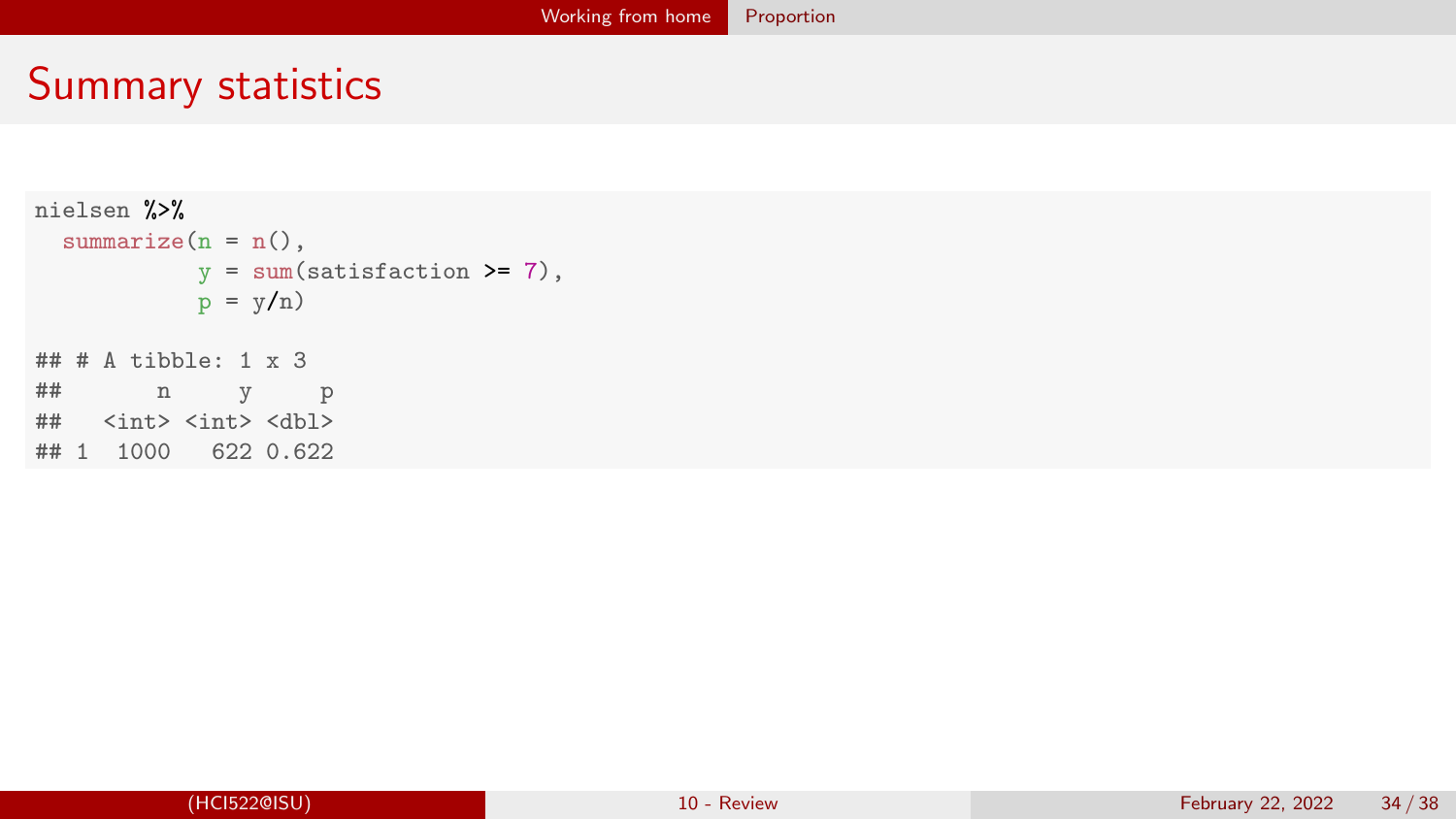# Posterior belief about probability

```
d \leq data.frame(theta = seq(from=0.55, to=.7, length=1001)) %>%
  mutate(satisfaction = dbeta(theta, shape1 = 1+622, shape2 = 1+1000-622))
ggplot(d, aes(x = theta, y = satisfaction)) +geom_line() +
  \text{labs}(x = "Probability \text{ 'satisfied or higher''}),y = "Posterior belief",
       title = "Nielsen working from home satisfaction")
```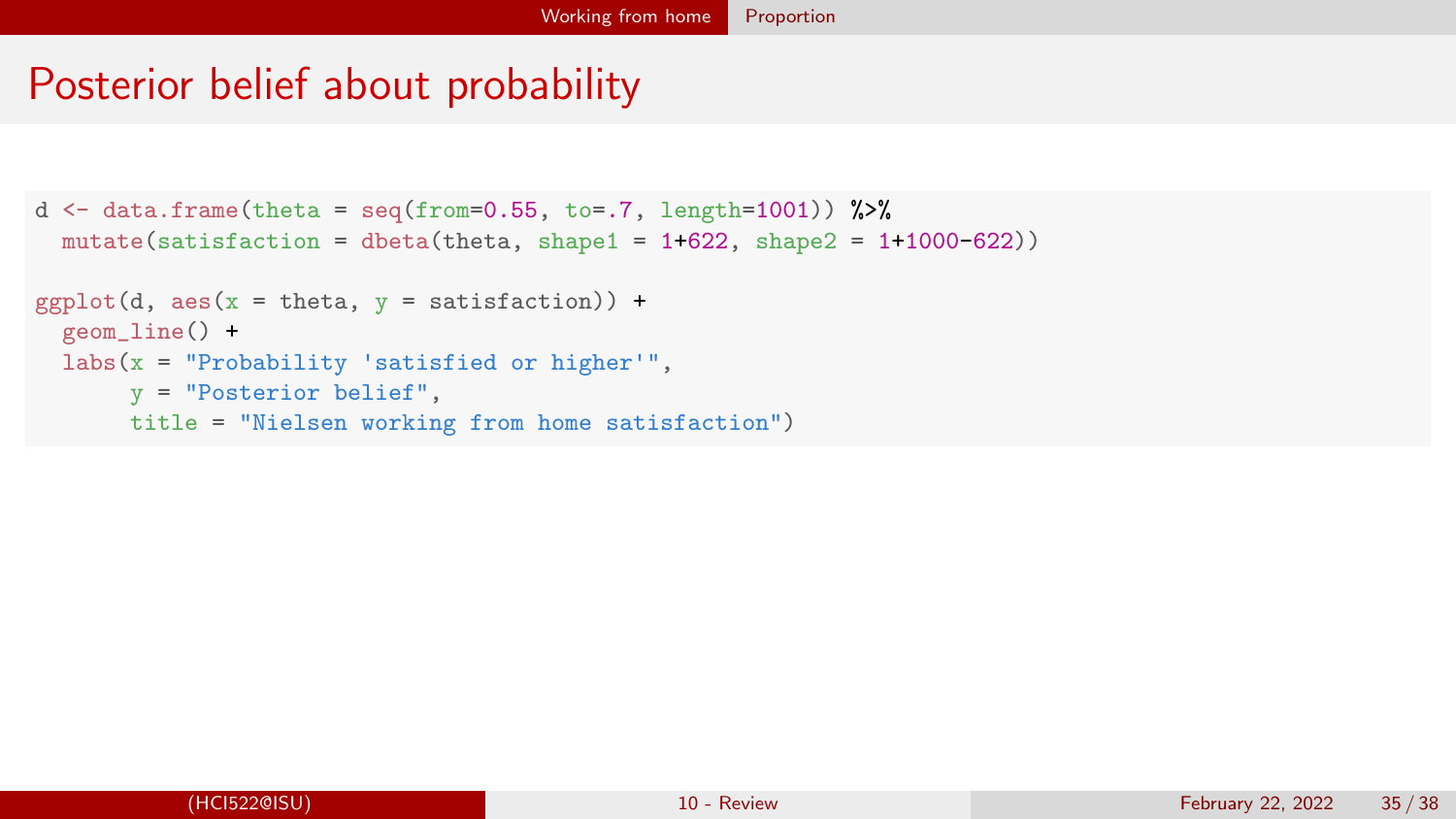# Posterior belief about probability

#### Nielsen working from home satisfaction

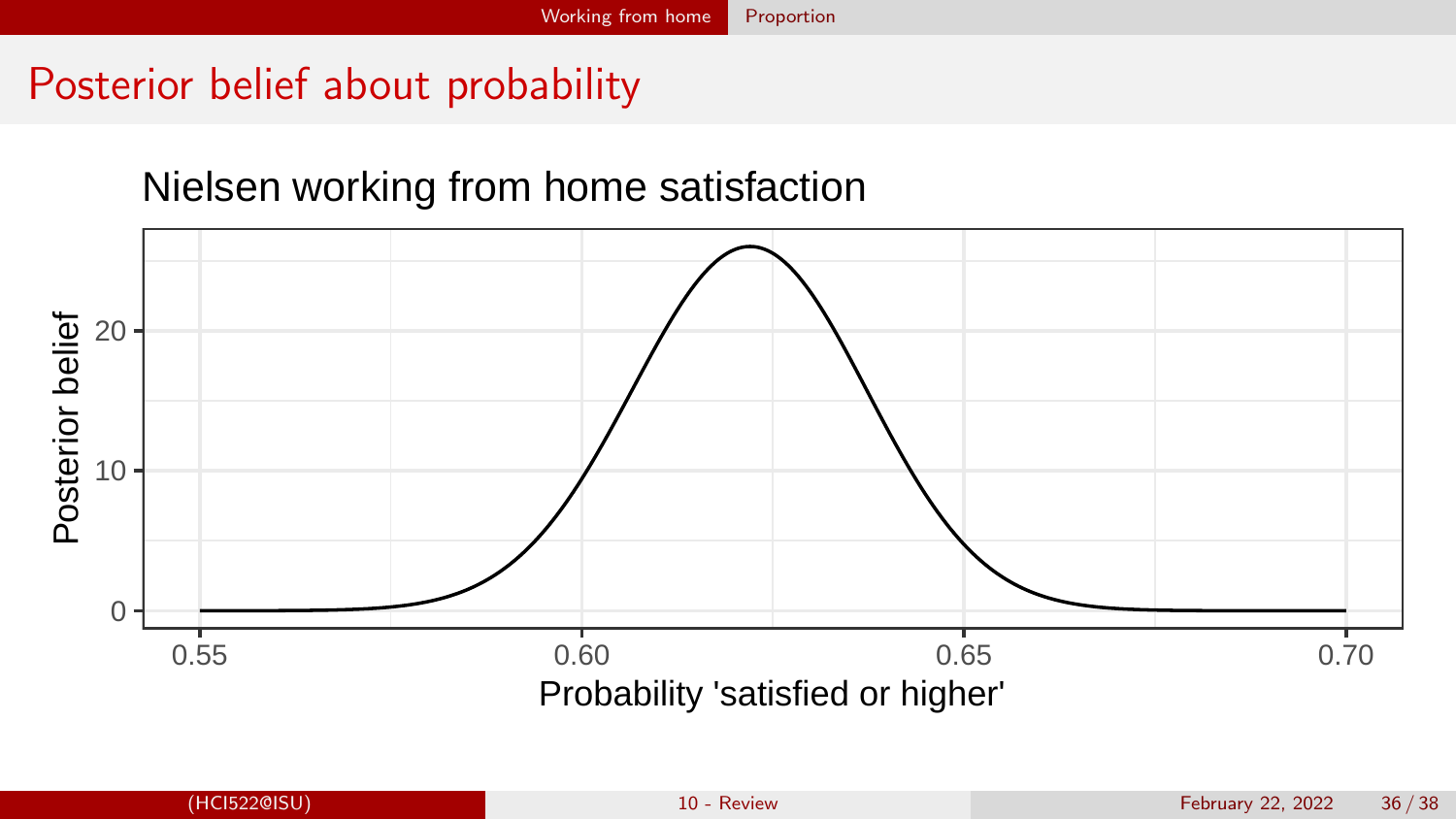# Satisfaction probability

```
# Credible interval for the difference
a \le -1 - 0.95qbeta(c(a/2, 1-a/2), shape1 = 1+622, shape2 = 1+1000-622)## [1] 0.5915214 0.6515312
# Probability greater than 0.6
1-pbeta(0.6, shape1 = 1+622, shape2 = 1+1000-622)
## [1] 0.9214982
```